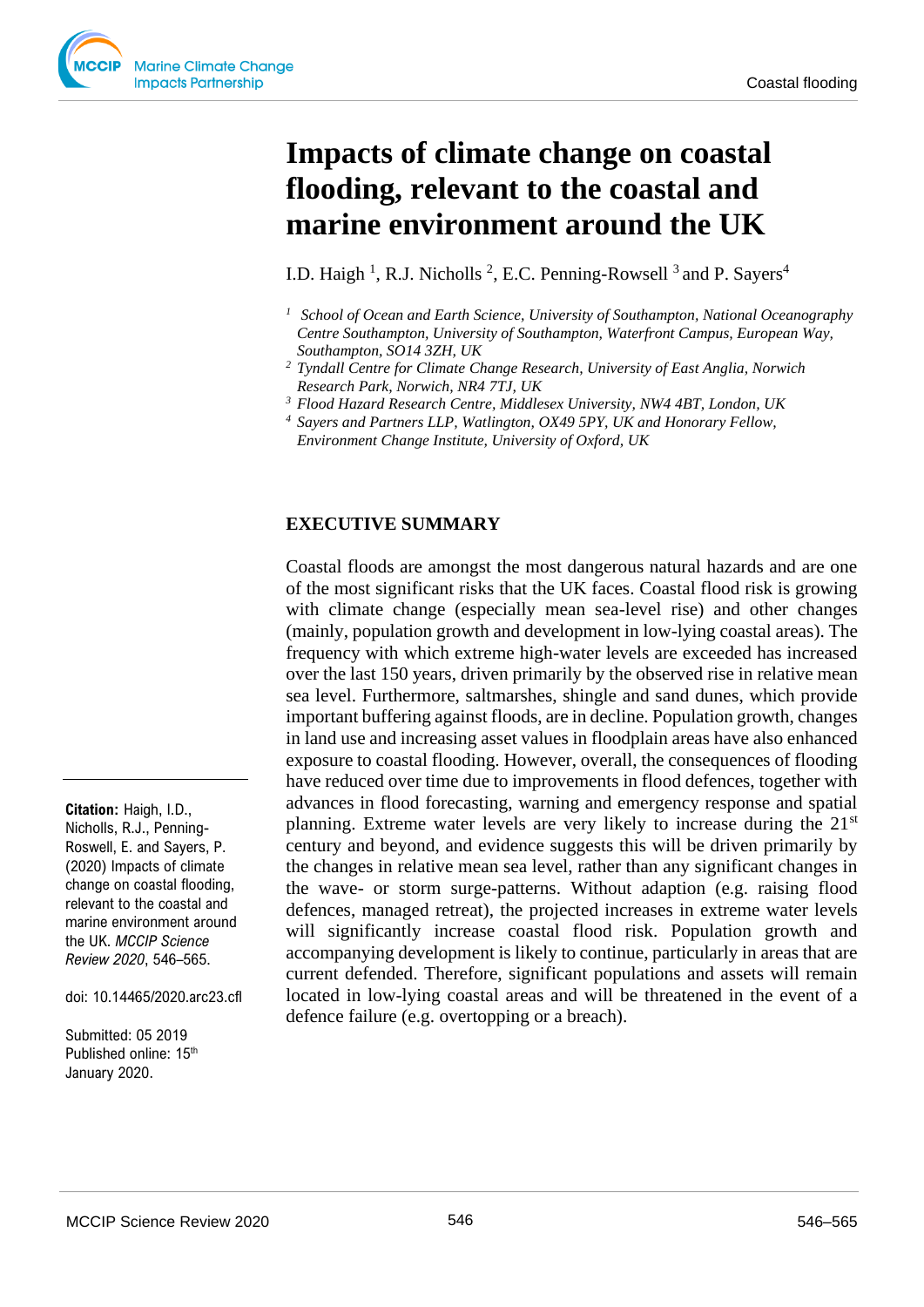

### **1. WHAT IS HAPPENING?**

#### **1.1 Introduction**

Coastal floods are amongst the most dangerous natural hazards. Coastal flooding is one of the top priority risks for the UK (Cabinet Office, 2015). Recent flood events (e.g. over the winter of 2013/14) have demonstrated the ever-present threat of serious flood impacts in coastal regions, despite improved flood-protection measures and technology that has provided tools to forecast and mitigate risks. While flood-defence standards are among the highest in the world in the UK (e.g. Hallegatte *et al*., 2013), the significant populations and assets located in the coastal flood plain are threatened in the event of defence failure (e.g. major overtopping or a breach). In England, it is estimated that 520,000 properties are located in areas with a 0.5% or greater annual risk from coastal flooding (Committee on Climate Change, 2018). About £35 billion worth of assets in London would currently to be exposed to a 1% annual chance of flooding without the Thames Barrier and associated defences (Hallegatte *et al*., 2013) and preserving Foreign Direct Investment to the London economy (by alleviating concern of flood risk) is valued at  $\pounds 2$ billion per annum. Annual average economic damages from coastal flooding in the UK are estimated to be £540 million (Sayers *et al*., 2015). Furthermore, coastal flooding is a growing threat due to accelerating mean sea-level rise and possible changes in tides and storminess associated with climate change (Church *et al.*, 2013; Horsburgh *et al*., 2018; Palmer *et al*., 2018), as well as continued population growth, urbanisation and development in low-lying coastal areas (Sayers *et al*., 2015; Stevens *et al.*, 2016).

Throughout history, many severe flooding events have affected the UK coast, with major social, economic and environmental consequences (Haigh *et al*., 2015; 2017). Large numbers of people (perhaps as many as 10,000 people per event) may have been killed on the east coast during events in 1099, 1421 and 1446 (Gönnert *et al.*, 2001). In 1607, a major coastal flood impacted the west coast, resulting in the deaths of around 2000 people (Horsburgh and Horritt, 2006). This flood caused the greatest loss of life from any sudden-onset natural catastrophe in the UK during the last 500 years (RMS, 2007). There was extensive flooding along the south-west and south UK coasts during the great storm of 1703 (Le Pard, 1999). In the last century, central London was flooded on 10 January 1928, as a results of a large storm surge combined with high river flows, drowning 14 people (Haigh *et al*., 2017). The 'Big Flood' of 31 January–1 February 1953, killed about 300 people in eastern England and about 30 people in Scotland, 24,000 people fled their homes and the event caused damage costing £1.2 billion, at 2014 values (McRobie *et al.*, 2005; Wadey *et al*., 2015). This event was the driving force for the construction of the Thames Storm Surge Barrier (completed in 1982) and associated defences for London (Gilbert and Horner, 1986) and the establishment of the UK Coastal Monitoring and Forecasting Service (Flather, 2000).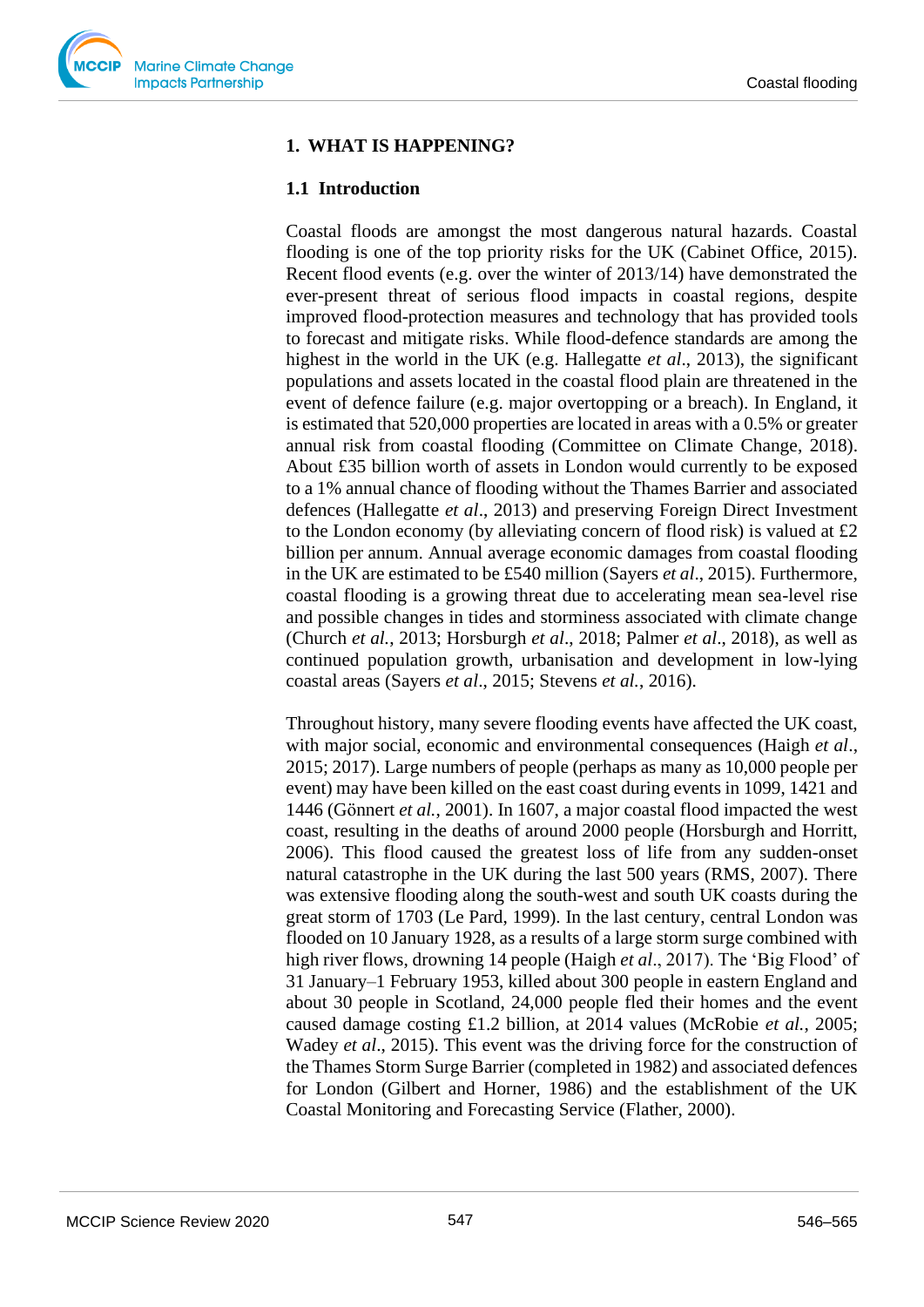During the recent winter of 2013/14, the UK experienced an unusual (but not unprecedented) sequence of extreme storms and some of the most significant coastal floods in the last 60 years (Thorne, 2014; Kendon and McCarthy, 2015; Haigh *et al*., 2016). However, due to better defences and forecasting and warning systems, the damages were much lower than in 1953 (Spencer *et al*., 2014; Wadey *et al*., 2015); nevertheless floods (from both coastal and fluvial sources) over that winter season still resulted in  $\sim \pounds 1.2$  billion in damages in England and £28 million in Wales (Environment Agency, 2016). Key events included: 5-6 December 2013, where over 800 properties were flooded in Boston, Lincolnshire (Wadey *et al*., 2015); 5 February 2014, where the railway line was destroyed at Dawlish, Devon (due to severe coastal erosion from large waves) and the sea front at Aberystwyth, Wales was damaged by large waves which caused £0.5 million in damages and 250 people were evacuated from their homes (BBC, 2014); 14 February 2014, where there was considerable flooding along the south coast of the UK and significant erosion and damage to sea defences at Hurst Spit (Hampshire) and Chesil Beach (Dorset) (Haigh *et al*., 2017).

The multiple drivers of coastal flood risk are demonstrated by the Source−Pathway−Receptor−Consequence (SPRC) conceptual model (Figure 1), introduced to flood analysis by Sayers *et al*. (2002) and applied widely in the Foresight and subsequent assessments (Evans *et al*., 2004a, b; Thorne *et al*., 2007). The 'source' describes the origin of a hazard, which in the case of coastal floods, is extreme water levels. The 'pathway' is the route that a hazard takes to reach the 'receptors', and for coastal flooding describes how seawater makes its way onto normally dry land. The 'receptor' is the entity (e.g. people, property, environment) that may be harmed by the hazard (e.g. seawater inundation). 'Consequences' entail the social, economic and environmental effects of the coastal flooding on the receptors.



*Figure 1: Source-Pathway-Receptor-Consequence (SPRC) conceptual model (after Sayers*  et al*., 2002).*

This MCCIP report card is structured around the SPRC framework, and updates the previous report card on coastal flooding in 2013 (Donovan *et al*., 2013) and the 10-year report card in 2017 (Haigh and Nicholls, 2017). We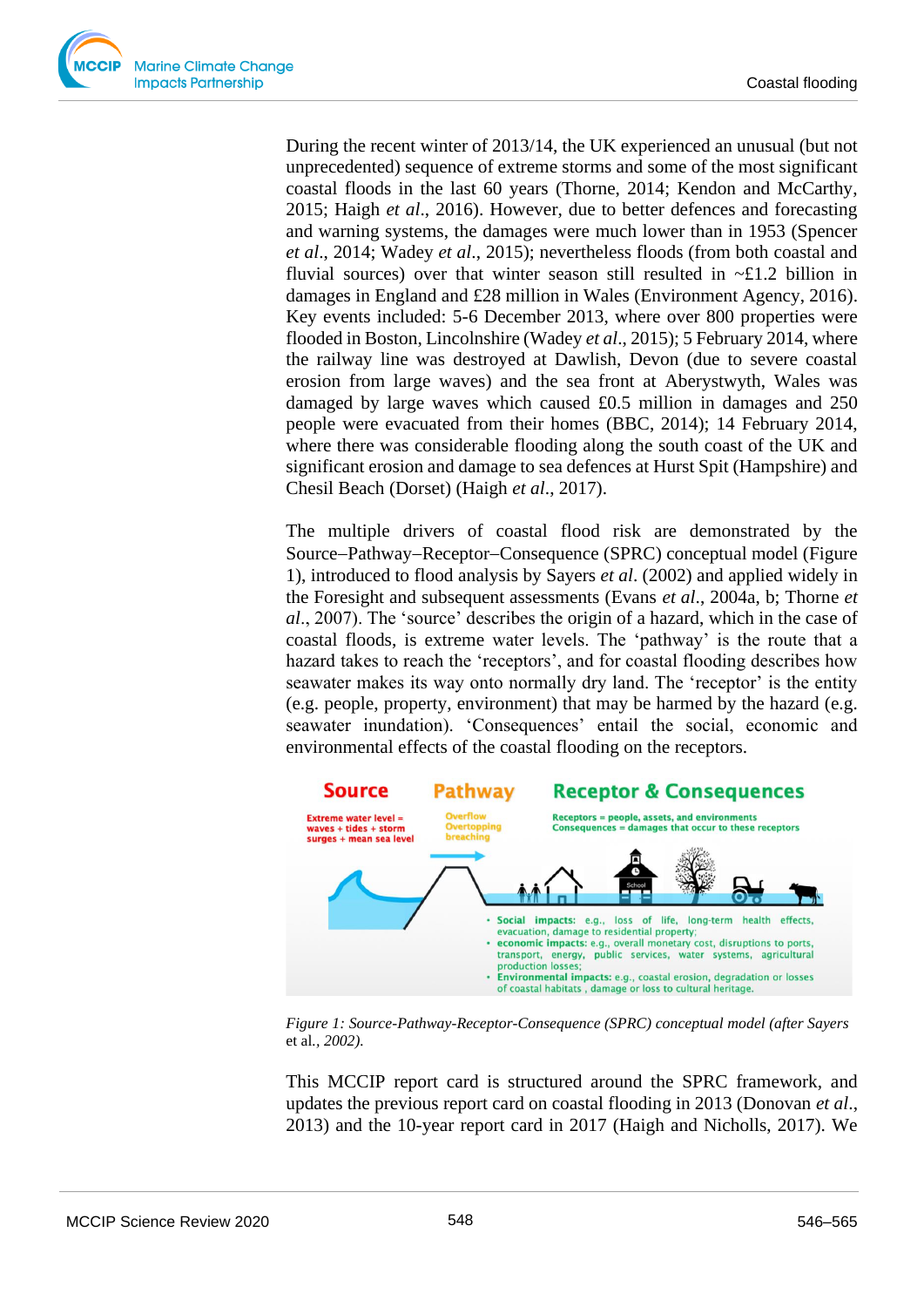

describe current (this section) and future (Section 2) trends in coastal flood risk in each of the SPRC components in turn (note, as receptors and consequences are linked, we deal with them together), showing how a range of changes can increase flood risk, and equally how interventions can reduce flood risk. We then state what qualitative level of confidence we can place in the science for 'what is already happening' and 'what could happen in the future'. Finally, we briefly highlight key challenges and emerging issues.

## **1.2 Current trends in the source of coastal flood risk**

Coastal floods are driven by extreme water levels, which arise as combinations of four main factors: (1) waves (especially setup and runup); (2) tides; (3) storm surges; and (4) relative mean sea level (Pugh and Woodworth, 2014). The term 'still water levels' refers to the average water surface elevation at any instant, excluding local variation due to waves. The additional influence of rainfall and river discharge may also be significant in some estuaries (Hawkes *et al*., 2002; Svensson and Jones, 2002, 2004; Hawkes, 2005; Hendry *et al.,* 2019; Robins and Lewis, 2019), showing the importance of considering compound events (i.e. flooding from both marine and fluvial/pluvial sources occurring concurrently or in close succession (Wahl *et al*., 2018; Zscheischler *et al.*, 2018). It is the interaction between the four components that combine to result in extreme water levels. These four components exhibit considerable natural year-to-year variability. The variability in the wave, storm surge and mean sea-level components is stochastic and linked to regional climate modes, such as the North Atlantic Oscillation (Hurrell, 1995). Whereas, the tidal component is deterministic, with predictable modulations at 4.4-year and 18.6-year timescales, respectively (Haigh *et al*., 2011). The year-to-year variability in each of the four components influences the potential frequency and magnitude of flooding (Wadey *et al*., 2014). Longer-term changes in any, or all**,** of the four components can also lead to variations in the frequency and magnitude of extreme sea levels (Pugh and Woodworth, 2014). Extreme water levels are affected both directly (e.g. with mean sea-level rise a lower storm surge elevation at high tide is necessary to produce a sea level high enough to cause flooding; Haigh *et al*., 2011) and indirectly (e.g. changes in mean sea level alter water depths and therefore modify the propagation and dissipation of the tide and storm surge components; Lyddon *et al*., 2018a; Lewis *et al*., 2019; or alter wave processes in shallow water, such as refraction; Dombusch, 2017), by changes in relative mean sea level, without any change in the frequency of occurrence of extreme events. In addition, extreme water levels may change with variations in the tracks and strengths of weather systems, which alter the frequency, intensity, and/or duration, of waves and storm surges (Palmer *et al*., 2018).

Current trends in still water levels, and storms and waves, are detailed in two companion report cards by Horsburgh *et al*. (2020) and Wolf *et al*. (2020), respectively. In brief, Horsburgh *et al*. (2020) highlight that a growing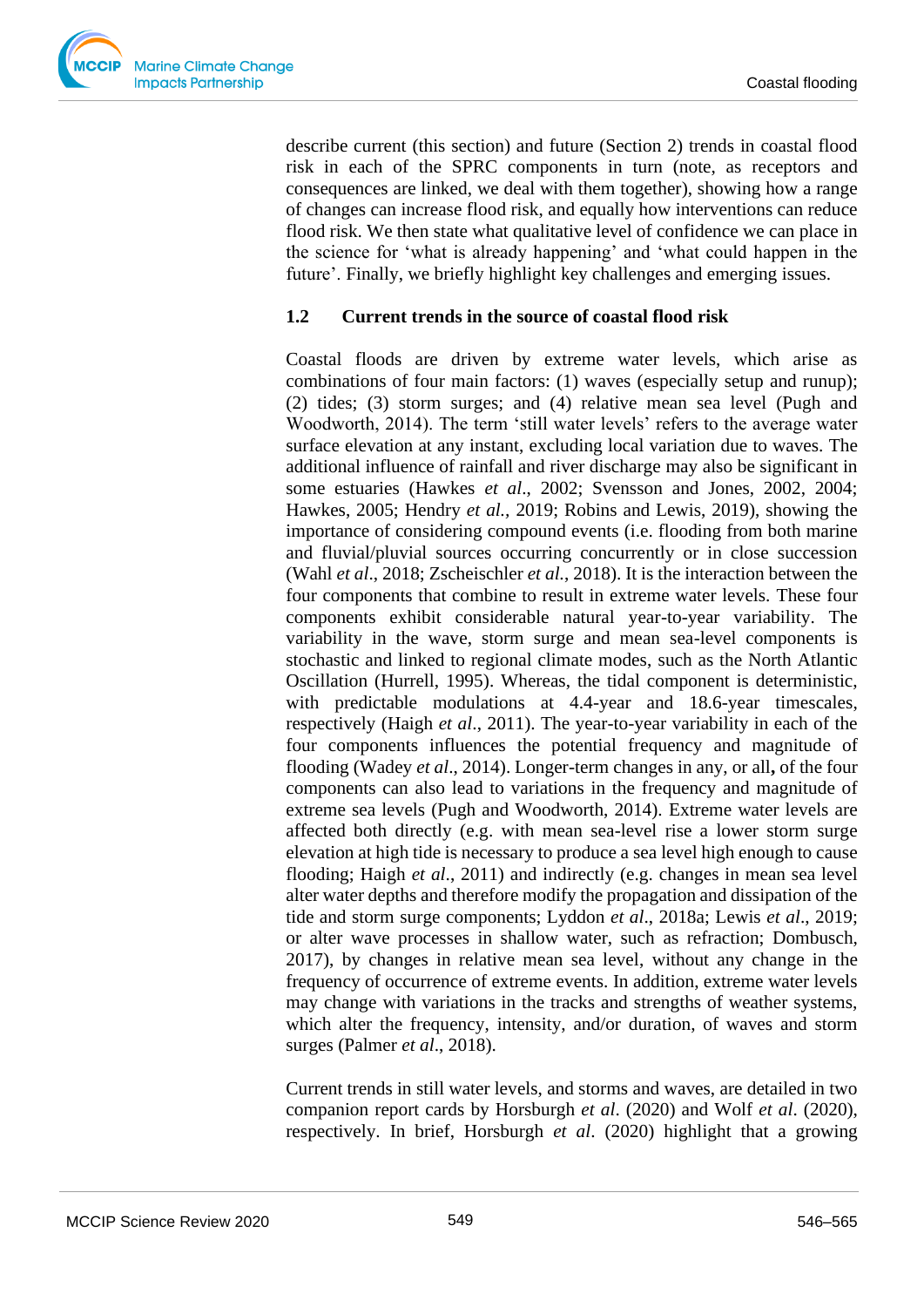number of studies, at both global and national scale, have found evidence for increases in extreme still water levels over the late  $19<sup>th</sup>$ ,  $20<sup>th</sup>$  and early part of the 21st century. The overwhelming scientific consensus is that these observed changes in extreme still water levels around the UK and worldwide have been driven primarily by the observed rise in relative mean sea level (as illustrated for the UK's longest high-frequency tidal gauge record Newlyn in Cornwall, Figure 2). As a result, extreme sea levels that previously had a long return period ( $>100$  years) near the beginning of the  $20<sup>th</sup>$  century now have much lower (~10 year) return periods (Haigh *et al*., 2011; Wahl *et al*., 2017). There is little evidence for long-term systematic changes in storminess or storm surge magnitude over the last 100 years above natural variability (Seneviratne *et al*., 2012; Marcos *et al*., 2015; Mawdsley and Haigh, 2016). However, there is some observational evidence for both positive and negative small changes in tidal high and low water, and therefore tidal range, at select sites around the UK and elsewhere worldwide (Woodworth *et al*., 1991; Mawdsley *et al*., 2015). This has slightly increased or decreased extreme high sea levels. The drivers of these changes remain unclear, although it is likely that they relate to changes in local bathymetry (mainly dredging for navigation) and/or climate-change related variations (Haigh *et al*., 2020). It has proved difficult to accurately assess current and historical changes in the wave climate due to the lack of long-term wave measurements and due to the fact that trends are obscured by large natural variability (Wolf *et al*., 2020). However, positive regional trends in extreme wave heights have been reported at several locations in the North-East Atlantic since the late 1970s (Wolf *et al*., 2020).



*Figure 2: Trends in high water level percentiles at Newlyn, Cornwall (a) before; and (b) after, removing the influence of relative mean sea-level rise. The magnitude of the trend is given in mm/yr with a standard error. Trends in the different high water levels time*−*series are all statistically significantly at 95% confidence (i.e. two standard errors), but after removing mean sea level none of the trends in the percentile time-series are statistically significant. This highlights that extreme water levels have increased at Newlyn and that the increase has primarily been driven by the rise in relative mean sea-level.*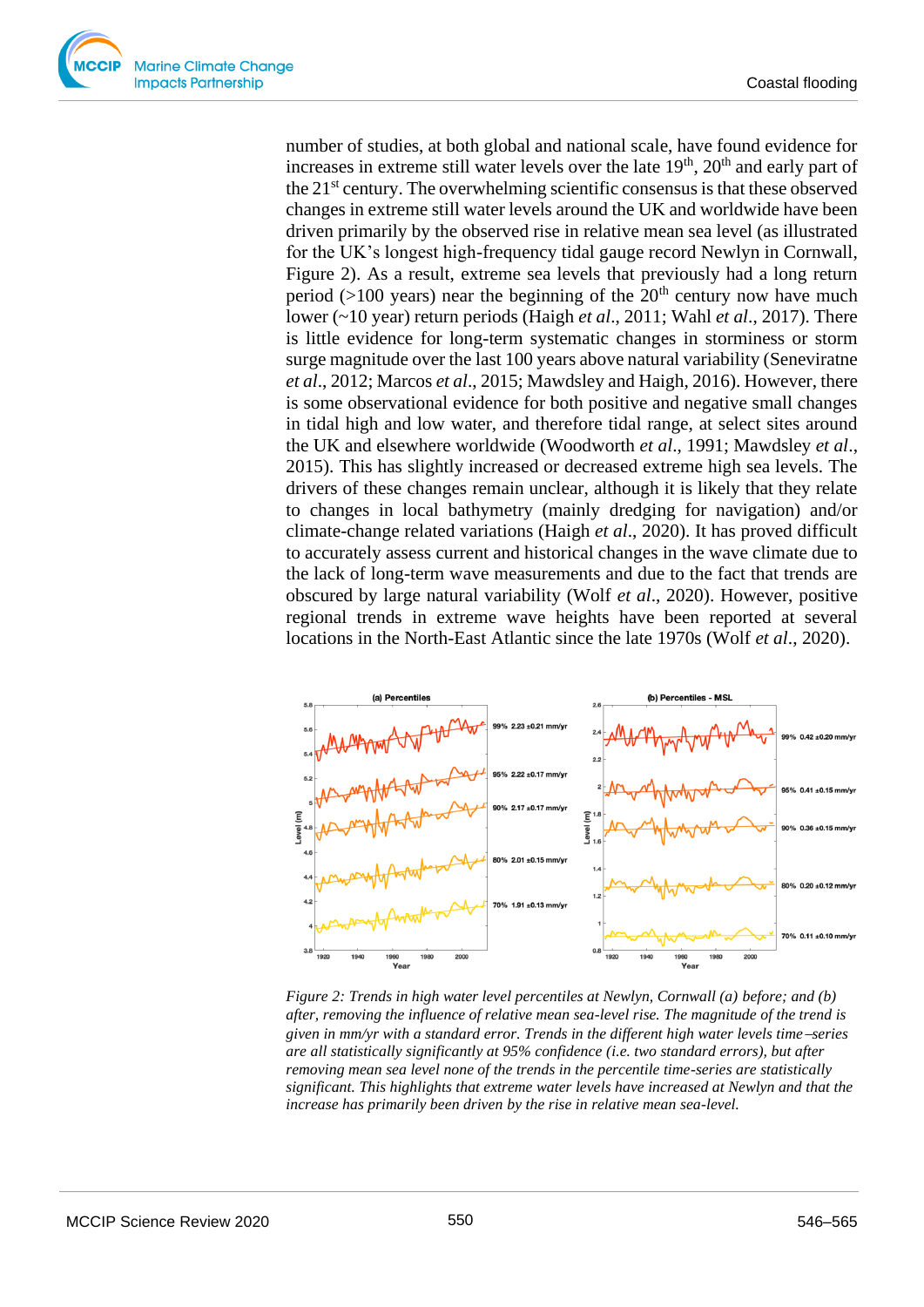

## **1.3 Current trends in the pathway of coastal flood risk**

The nature of flood pathways varies around the coast and is influenced by natural features, although in many places engineered defences have been constructed and also must be considered. Seawater can inundate normally dry land via several different pathways. First, by overflow, where the sea height exceeds the elevation of the land and there is no barrier. Second, by overtopping of a natural (e.g. barrier beaches) or artificial (e.g. sea wall) barrier by waves (Brown *et al*., 2016a; EurOtop, 2018). Third, by breaching of a natural or artificial barrier, which is lowered by flood forces, allowing more water to flow landward. Overtopping and overflow can be a precursor to breaching. Decline in natural defences, and deterioration in artificial ones over time impact flood pathways and can increase flood risk. In contrast, nourishment of beaches, building of new sea walls, or managed re-alignment can alter flood pathways and reduce flood risk (Brown *et al*., 2016b). Within estuaries in particular, changes in coastal morphology can influence flood pathways and alter flood risk (Philips *et al*., 2017; Lyddon *et al*., 2018b).

Determining historical and current trends in flood pathways is more difficult, than in flood sources, due to the combined natural and human elements at play and the lack of appropriate long-term datasets in the relevant parameters (e.g. full history of flood defences, saltmarsh extents, etc.). It is increasingly recognized that natural systems, such as saltmarshes, shingle and sand dunes, provide important buffering against floods and are in decline, which has increased flood risk (Committee on Climate Change, 2018). Current flood risk would be far higher without the many decades of investment that have developed extensive flood and coastal erosion risk management infrastructure (Environment Agency, 2014). However, it is important to recognise that defences deteriorate with time and this process leads to a steady increase in flood risk over time (Environmental Agency, 2012). In contrast, improvements in flood defences over time, including soft measures, such as beach nourishment or managed re-alignment, have resulted in reduced flood risk (Haigh *et al*., 2017). Data on flood defences over time is not well developed, but it is clear that massive investments in defences have occurred over the  $20<sup>th</sup>$  and early  $21<sup>st</sup>$  century. Events such as the 1953 flood were an important trigger, but more-proactive planning is now apparent. Nearly a quarter of England's 4500 km of coast is now defended (Sayers *et al*., 2015) and several new schemes are currently being built or are planned, such as the North Portsea defences around Portsmouth. The UK has two of the World's 18 storm surge barriers, the Thames Barrier, which became operational 1982, and a smaller barrier across the River Hull, which became operational in 1980. Both of these barriers protect low-lying land, and the associated communities, properties and assets, from coastal flooding. The Thames and Hull barriers close on average two and 12 times per year, respectively (Mooyaart and Jonkman, 2017). Two smaller barriers are currently being built at Ipswich, Suffolk and Boston, Lincolnshire.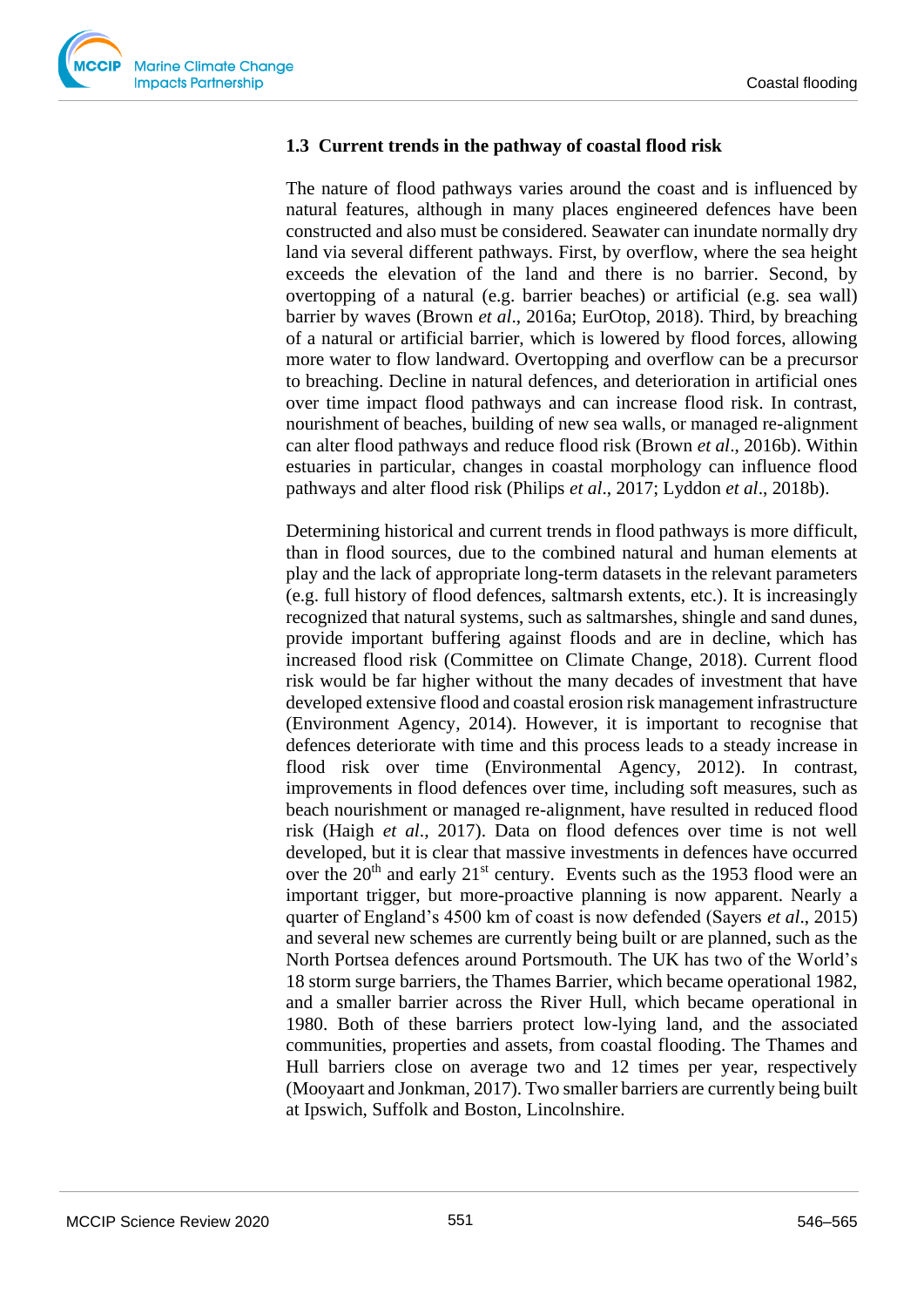The sustained period of coastal flooding over the winter of 2013/14 provided a recent impetus for further defence improvements and new schemes. Despite the 5–6 December 2013 event producing higher sea levels along the UK east coast than in 1953 in many places, damages were much less in 2013 due to improvements in flood defences, and flood forecasting and warnings prevented loss of life (Wadey *et al*., 2015). It is estimated that about 720,000 properties were protected from the high sea levels during the 5–6 December 2013 event because of flood defences (Environment Agency, 2016). However, flood defences were damaged during the 2013/14 season and the cost of repair (including fluvial defences) has been estimated to be approximately £147 million (Environment Agency, 2016). The Thames Barrier was closed an 'exceptional' 50 times in the winter of 2013/14, the maximum recommended number, but this was predominantly due to high river flow. No statistically significant trend in past closures has been detected (Environment Agency, 2016).

## **1.4 Current trends in the receptors and consequences of coastal flood risk**

Receptors and consequences are linked, and so we deal with them together here. Receptors are the people, assets, and environments in the coastal floodplain. Consequences are the damages that occur to these receptors as a result of the seawater inundation, be it injury or death, property damage and/or environment destruction. For past coastal flood events, Haigh *et al*. (2017) record 15 types of consequences, broadly grouped into social (e.g. loss of life, number of people evacuated, damage to residential property), economic (e.g. overall monetary cost, disruptions to ports, transport, energy, public services, water systems, agricultural production losses) and environmental (e.g. coastal erosion, degradation or losses of coastal habitats, damage or loss to cultural heritage) impacts. The consequences of a flood can be long lasting (e.g. injury or long-term health effects; Jackson and Devadason, 2019). For example, it is thought that anxiety and disruption of the evacuation and loss of belongings during the 26 February 1990 coastal floods in Towyn in Wales contributed to the premature death of about fifty people (Wales Audit Office, 2009). The consequences of a flood can also extend outside of the area of coastline directly impacted, as a result of, for example, disruption to transport or supply chains. The destruction of the Dawlish railway in February 2014 (due to severe coastal erosion from large waves) and its subsequent closure for two months (Dawson *et al*., 2016) is estimated to have cost the south-west English economy more than one hundred million pounds in losses.

Determining historical and current trends in the receptors and consequences of coastal flooding is again more difficult than for flood sources. Just as rising mean sea levels increase flood risk, so does growth in the number of receptors in flood-prone areas. Stevens *et al*. (2015) assessed changes in the incidents of flooding across the UK, from all sources (e.g. including fluvial) and found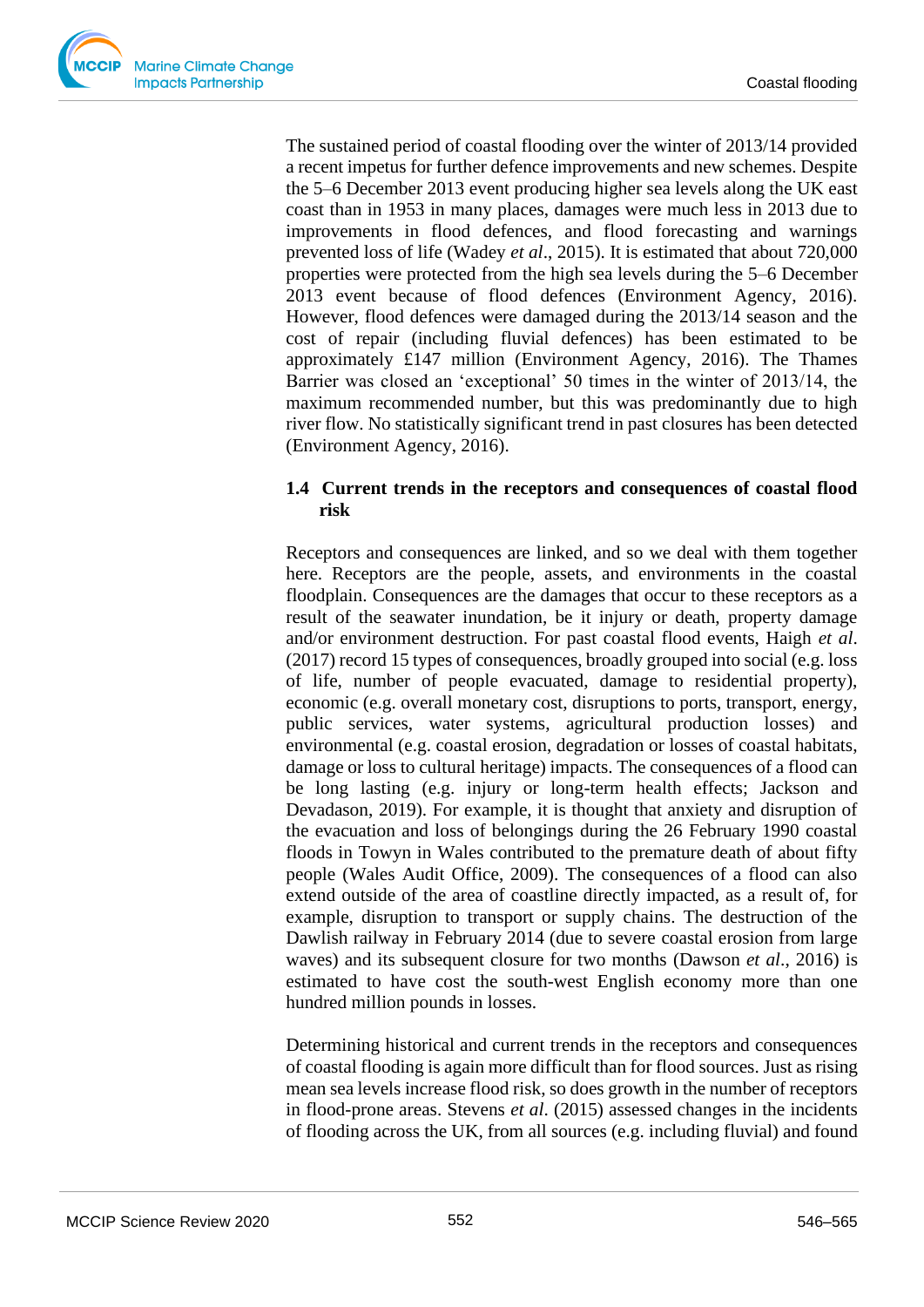that the increase in the total number of reported flood events in the  $20<sup>th</sup>$ century is dominantly controlled by growth in the number of receptors. From 2005 to 2014, the National Trust (2015) found this trend continued in coastal areas, with 15,000 new buildings built in areas subject to flooding and erosion. Changes in land use and increasing asset values in floodplain areas have also enhanced exposure to coastal flooding. Despite this growing loss potential, evidence from Haigh *et al*. (2017) suggests that the number and consequences of coastal floods appears to have declined since 1915 in the UK, reflecting better defences and improvements in flood forecasting, warning and emergency response and planning. Wider efforts at improved adaptation should also be noted, particularly in recent decades, which has also resulted in a reduction in flood risk. Spatial planning and building codes are already very effective at reducing the risk to new build properties within coastal flood plains (Sayers *et al*., 2015). For example, new properties in the coastal flood plain are generally raised above flood levels, including an allowance for mean sea-level rise, minimising flood damages.

The severe consequences that can arise during coastal flooding were strongly highlighted during the recent sequence of coastal flood events over the winter of 2013/14, and demonstrate why concerns about climate change are valid. What appears noteworthy about this period is the large spatial 'footprint' of some of the events (i.e. simultaneous flooding along extended coastline stretches during the same storm) and the temporal 'clustering' of the flood events (i.e. events occurring one after another in close succession) (Haigh *et al*., 2016; Dissanayake *et al*., 2015). The spatial extent of events can greatly influence the magnitude of inundation, as highlighted by Lewis *et al*. (2011). The events of the winter of 2013/14 included the previous mentioned 5–6 December 2013 storm, during which water levels exceeded the benchmark 'Big Flood' of 1953 at several sites along the east coast. This resulted in widespread flooding of property and infrastructure, including damage to the Port of Immingham, and significant coastal erosion (Spencer *et al.,* 2015 and Wadey *et al.,* 2015). Impacts in Boston in Lincolnshire were particularly notable, where 803 properties were flooded. A series of strong storms in January and February 2014 caused widespread damage to defences, property and infrastructure (most notably the collapse of the main railway line to Plymouth and Cornwall at Dawlish which was closed for six weeks; Dawson *et al.*, 2016) on the southern English coast and the west coast of Wales. The costs and impacts of the winter 2013/14 floods are summarised in Environment Agency (2016).

## **2. WHAT COULD HAPPEN IN THE FUTURE?**

In this section, we explain how a range of changes in the different SPRC components could significantly increase flood risk in the future, and how interventions could reduce flood risk.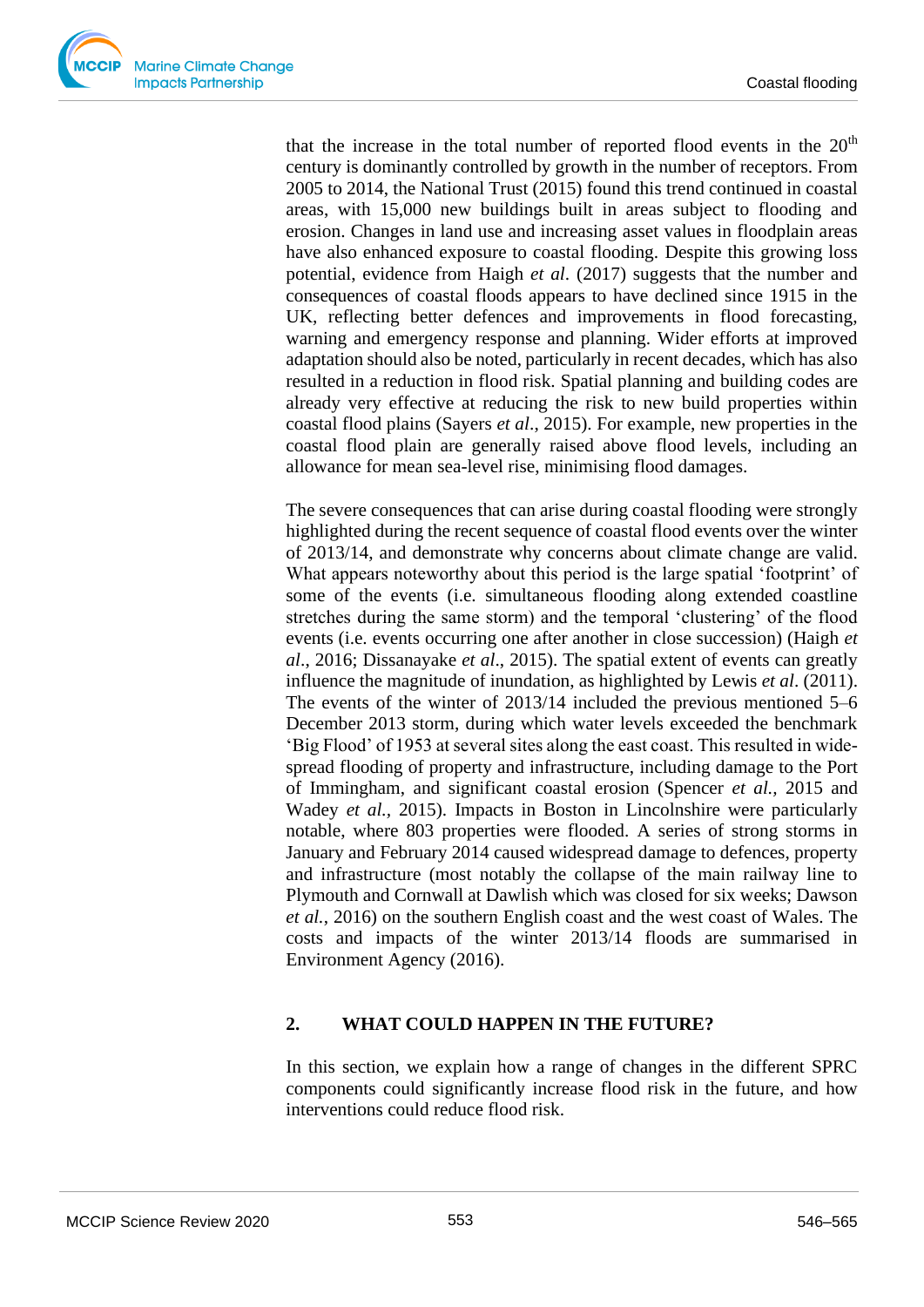

## **2.1 Future trends in the source of coastal flood risk**

Future trends in still-water levels, and storms and waves for the UK are detailed in the two previously mentioned companion report cards (Horsburgh *et al*., 2020; Wolf *et al*. 2020). These draw significantly on the recent UKCP18 marine projections (Palmer *et al*., 2018). There is high confidence that regional mean sea-level will continue to rise around the UK, and the likely range (90% confidence) is between 0.27 and 1.12 m by 2100 (excluding vertical land motions). Larger rises are considered possible (up to 2.5 m), due to potential marine ice sheet instabilities (DeConto and Pollard, 2016), but assessing their likelihood is almost impossible. There is low confidence in regional projections of storminess and associated changes in storm surges and waves. Recently, a number of modelling studies (e.g. Pickering *et al*., 2012, 2017; Ward *et al*., 2012; Pelling *et al*., 2013a, b; Wilmes *et al*., 2017; Schindelegger *et al*., 2018) have predicted regional changes in tidal range resulting from future changes in mean sea level and stratification and iceextent (Haigh *et al*., 2020). These studies suggest that changes in tidal range will typically be in the order of plus or minus 10% of any changes in mean sea level, which could slightly enhance or lessen coastal flooding at some locations. Extreme sea levels are therefore very likely to increase during the  $21<sup>st</sup>$  century, driven primarily by the changes in relative mean sea level, rather than any changes in storminess, with some modifications at select sites due to changes in tides. Coastal flooding risk could also vary in the future as a result of changes in sediment pathways (e.g. longshore transport) and morphology (especially in estuaries; Lyddon *et al*., 2018a), that may result from mean sea-level rise or variations in the wave climate, or anthropogenic process (e.g. dredging).

Without appropriate adaption, the projected increases in extreme high water levels will increase coastal flood risk. Small increases in mean sea-level rise can lead to large decreases in the standard of projection, the frequency that a given defence is likely to be overtopped. For example, a 0.5 m rise in relative mean sea level (which would be expected around 2070 at the upper end of the UKCIP18 projects for RCP8.5), would result in a high sea level with a 1 in 100-year return level today, becoming a 1 in 3-year, 1 in 8-year, <1 in 1-year and 1 in 1-year return level by 2100, at London, Cardiff, Edinburgh and Belfast, respectively; while a 1 m rise would result in a high sea level with a 1 in 100-year return level today, becoming <1 in 1-year event at all four sites (Figure 3).

It is important to consider our long-term commitment to mean sea-level rise beyond 2100 (Nicholls *et al*., 2018). Reducing human emissions of greenhouse gases will stabilise temperature in about a century, but mean sealevel rise will continue for many centuries even if temperature is stabilised. This is because it takes many hundreds of years for the cryosphere and the deepest parts of the ocean to adjust to increased air temperatures. Several recent studies (e.g. Schaeffer *et al*., 2012; Horton *et al*., 2014; Mengel *et al*.,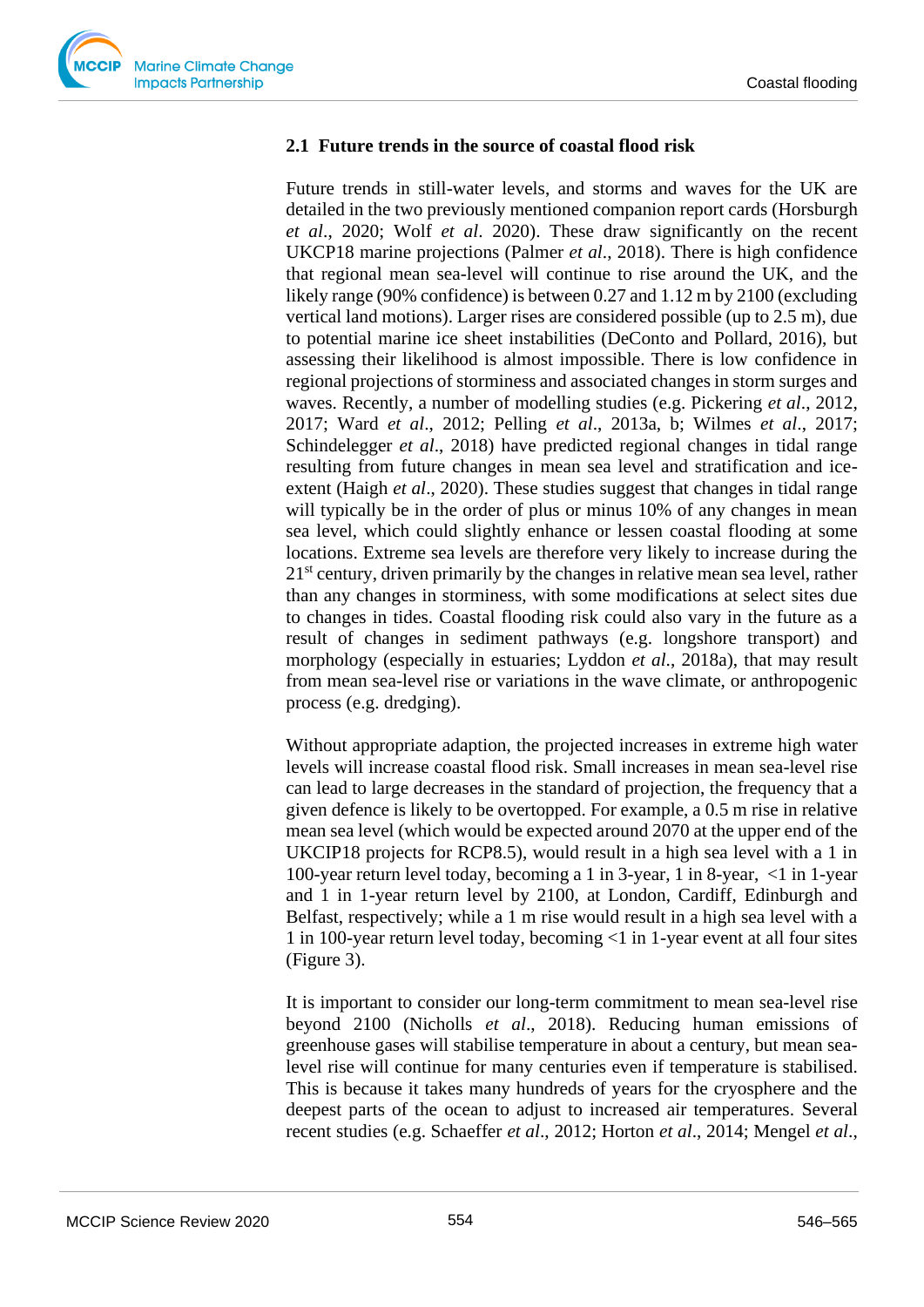

2018; Goodwin *et al*., 2018), including UKCIP18 (Palmer *et al*., 2018), have presented projections of mean sea-level rise out to 2300. Goodwin *et al*. (2018) estimates that if we limit temperature increases to 1.5°C, we will save up to 37 cm of global SLR by 2100, but up to 4.0 m by 2300 compared to unmitigated emissions. In combination, result from these studies imply that the UK coast will be subject to at least 1 m of mean sea-level rise, it is just a matter of when (Committee on Climate Change, 2018). As illustrated earlier, 1 m of mean sea-level rise will significantly increase coastal flood risk without adaptation (Figure 3).



*Figure 3: Return period curves for (a) London; (b) Cardiff; (c) Edinburgh; and (d) Belfast at the year 2000 (blue) and with 0.5 m (red) and 1.0 m (orange) mean sea-level rise.*

## **2.2 Future trends in the pathway of coastal flood risk**

Predicting future trends in coastal flood pathways is more difficult. With mean sea-level rise and coastal squeeze (and any future changes in sediment supply, wave action and water quality), there is likely to be a continued decline in saltmarshes, shingle and sand dunes over the coming century and beyond. This will likely lead to defence maintenance costs increasingly dramatically, in certain areas, as buffering effects are reduced. Changes in flood pathways will be closely linked to future policy decisions. Strategic shoreline management planning has been implemented since the 1990s which currently selects one of four options: (1) advance the line; (2) hold the line; (3) managed re-alignment and (4) no active intervention, over three-time epochs going to 100 years in the future (Hosking, 2006). The Committee on Climate Change (2018) argued that the proposed reduction in defences in the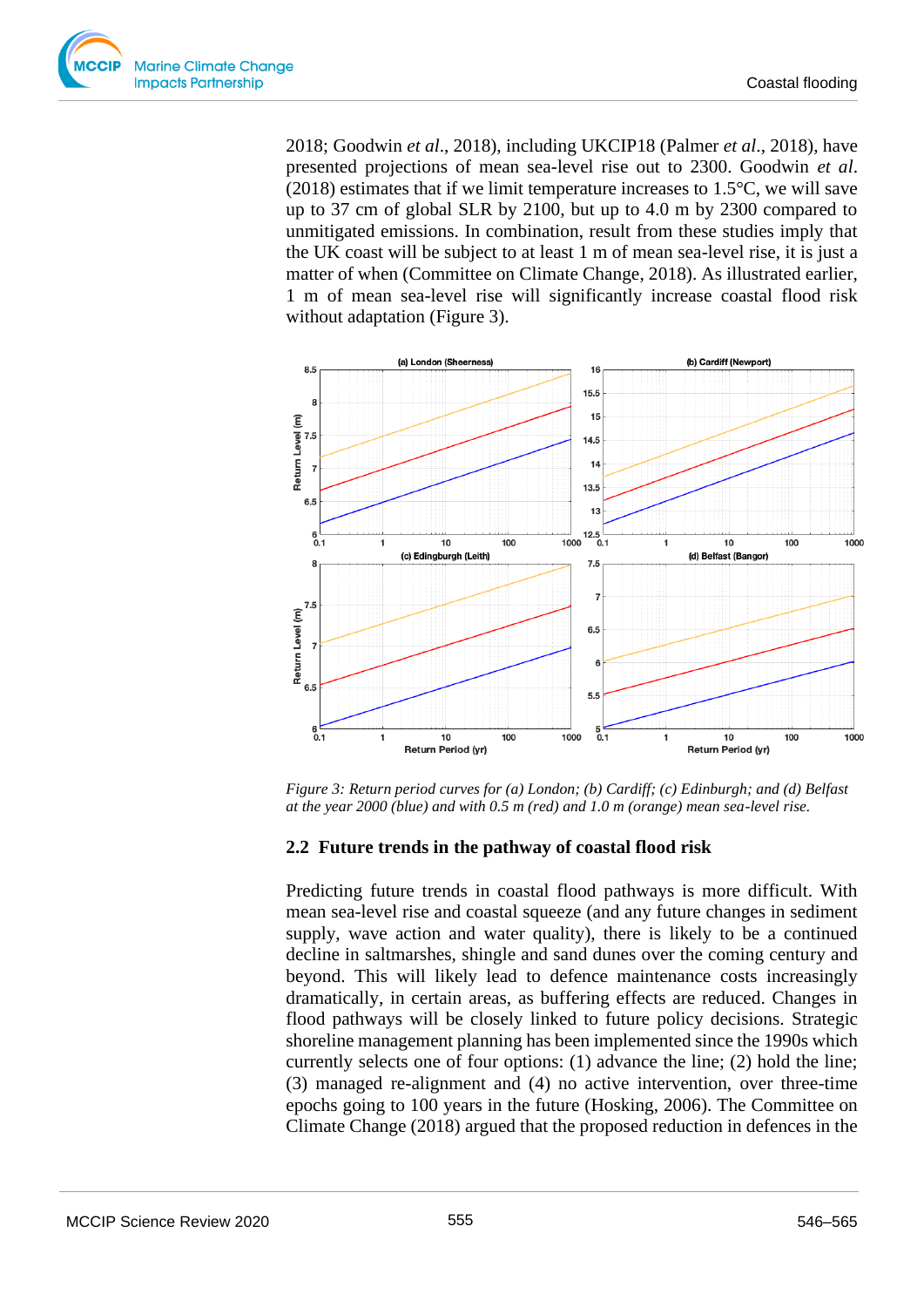current strategy may not be enough and there is a great adaptation challenge in the coastal zone. The Committee on Climate Change (2018) calculated that implementing the current Shoreline Management Plans would cost £18−30 billion, depending on the rate of climate change. 1460 km of coastline designated as 'hold the line' to the end of the century, achieves a lower benefit-cost ratio than the flood and coastal erosion risk management interventions that the government fund today. Therefore, on this basis, funding to protect some of these coastal stretches is unlikely.

Sea defences themselves are at risk, including soft and hard shoreline structures (natural and engineered) and flood barriers. Sayers *et al*. (2015) presents an assessment of the relationship between mean sea-level rise and the length of existing coastal defences that will become very difficult to maintain as mean sea levels rise (Figure 4). The analysis suggests that the length of coastal defences 'highly vulnerable' to failure would almost double under 0.5 m mean sea-level rise, with the number of properties affected if these were lost rising disproportionately by around 160%. Under a more extreme scenario (2.5 m of global mean sea-level rise), the length of highly vulnerable defences is projected to treble and the number of properties affected by flooding if these defences where lost would increase by 490%. If the Thames Barrier continues to be used for managing both river flow and tidal flood events, future sea-level rise is predicted to make the number of closures unsustainable by around 2034; if used only for tidal flooding, this is predicted to extend to around 2070 (Environment Agency, 2016).

The Environment Agency established the Thames Estuary 2100 (TE2100) project with the aim of developing a strategic flood-risk management plan for London and the Thames estuary through to the end of the century (Environment Agency, 2012). This was instrumental in introducing a novel, cost-effective approach to manage increasing flood risk by defining adaptation pathways that can cope with large ranges of changes if needed. A possible 'route' of cheaper defence options could be initially followed, but decision makers could switch to more-expensive options (such as a new downstream barrage) if mean sea level was found to be increasing faster than predicted with climate change. In repsonse, the concepts and the assessment of adaptive pathways and approaches to valuing adpative capacity are increasingly moving mainstream (McGahey and Sayers, 2008; Ranger *et al.*, 2010; Brisely *et al*., 2016; Haasnoot *et al.*, 2013, 2019).

## 2.3 Future trends in the receptors and consequences of coastal flood risk

Predicting future trends in the receptors and consequences of coastal flood risk is again difficult. Population growth and accompanying development is likely to continue, particularly in areas that are current defended (e.g. London) and have a 'hold the line' management policy (Sayers et al., 2015). Therefore, significant populations and assets will remain located in the coastal flood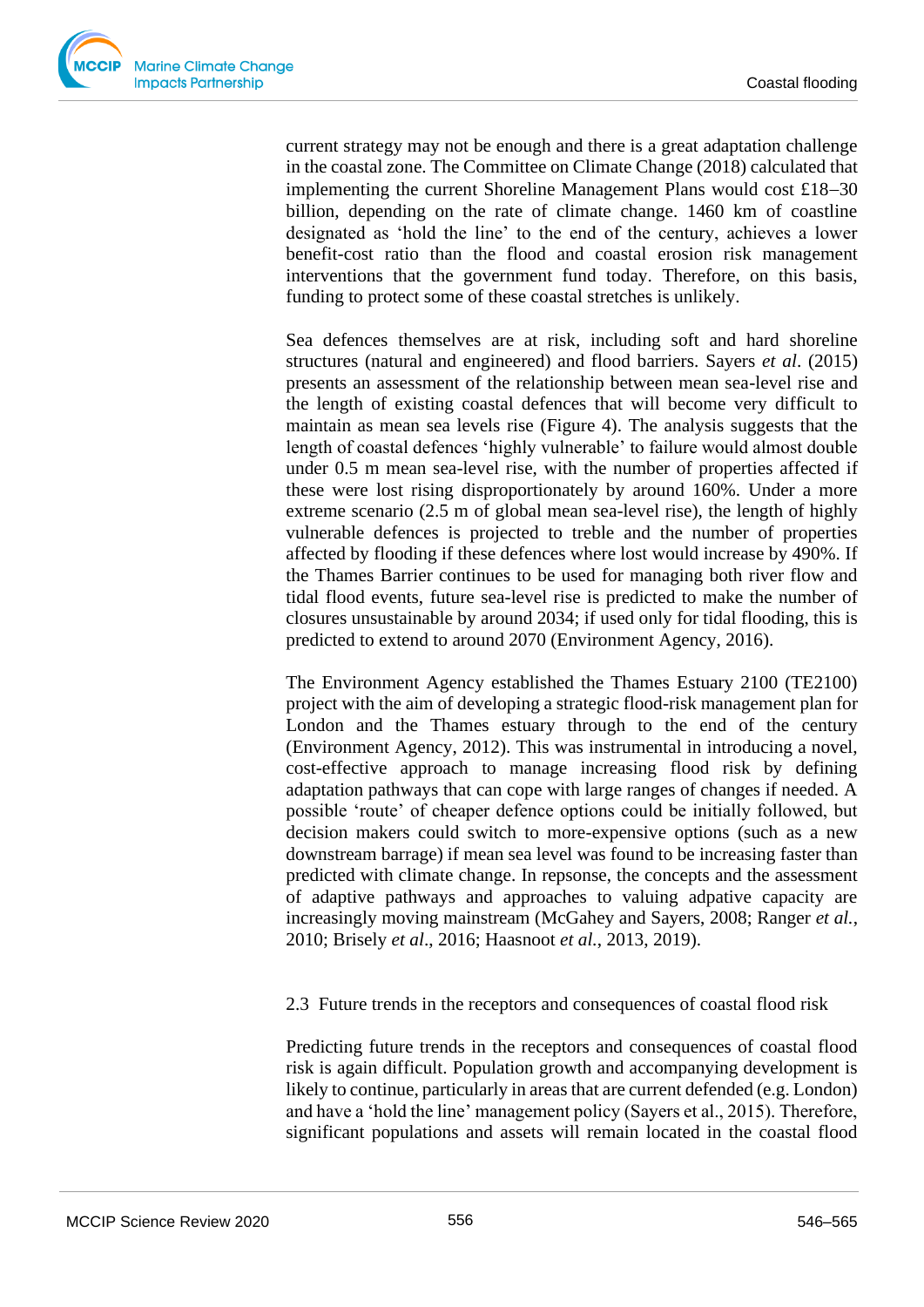

plain and will be threatened in the event of a defence failure (e.g. a breach). Furthermore, compared to the national average, more socially vulnerable communities at the coast are disproportionally at risk and will see their risk increase more rapidly with climate change than elsewhere (Sayers et al., 2017). Other factors over time are likely to reduce (or slow the growth of) the



*Figure 4: The length of coastal flood defences that may become highly vulnerable as mean sea levels rise (source: Sayers* et al*. 2015).*

number of receptors exposed to coastal flooding and therefore, lessen the growth of flood consequences. Massive investment in existing and new flood defence schemes are likely to continue, for heavily populated and developed regions. Land-use planning decisions in particular will play a large role in determining future trends. Avoiding inappropriate development in the floodplain will reduce future exposure to flood risk and decrease the consequences when they occur (Donovan *et al*., 2013). Insurance policies will also influence future trends. For example, if insurance policies are changed such that flooded properties are restored, but in more flood-resilient ways with property-level protection, this could reduce flood consequences over time. Continued improvements to the flood forecasting (particularly in regards to forecasting impacts) and warning service will also likely reduce flood consequences over time. Improvements in lead times will continue to allow evacuations and/or preventative measures to be appropriately installed prior to events, such as temporary flood barriers or pumping stations that reduce consequences of flooding. Note, however, that temporary barriers will not be effective in open-coast flooding scenarios (e.g. where there are large low-lying coastal flood plains, such as along the UK south-east coast). Projections of potential future coastal flooding impacts to the 2080s have been made by Sayers *et al*. (2015) and are usefully summarised together with other coastal risk literature in Edwards (2017). The Sayers *et al*. analysis is

based on three mean sea-level rise scenarios (1.2 $\degree$ C; 2.4 $\degree$ C; and 3.0 $\degree$ C a higher scenario based on H++) and considers three population growth (low, high and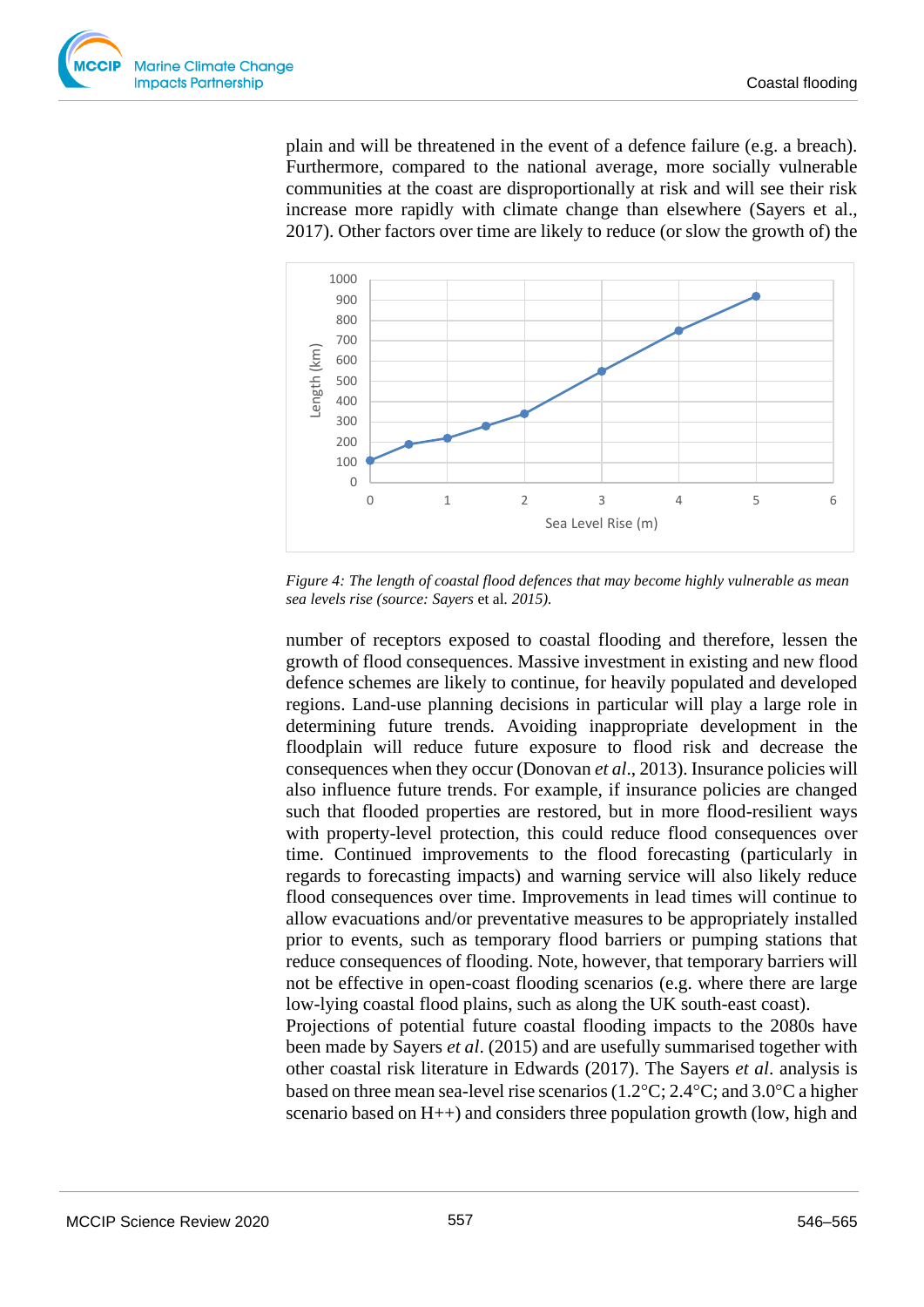no growth), and six adaption, scenarios (including assumed enhanced and reduced adaptation levels when compared to present day). The analysis concludes that expected annual damages are estimated to more than double from £540m today to £1.2−1.7 billion by the 2080s in the high sea-level scenario and more than triple to £1.7−1.9 billion in a more extreme scenario. The Committee on Climate Change (2018) also recently made projections of potential future coastal flooding impacts. They concluded that around 520,000 properties are currently located in areas with a 0.5% (i.e. 1 in 200 year level) or greater annual risk from coastal flooding (not taking into account coastal defences) and by 2080s, this could increase to 1.5 million properties.

By the 2080s, they estimate that the number of people living in England in areas at 0.5% or greater chance of coastal flooding in a given year is projected to increase from 0.95 million people to 1.10 million (2°C world with ambitious adaptions scenarios) and 1.55 million (4°C world with low levels of adaption). In addition, they estimate approximately 1600 km of major roads, 650 km of railway, 92 railway stations and 55 historical landfill sites are likely to be at risk of coastal flooding or erosion by the end of the century. The critical Dawlish line is projected to suffer serious reliability issues due to flooding by 2040, with line restrictions increasing from 10 days per year to 30–40, and maintenance costs tripling or quadrupling (£6.9–£8.7m per year, including over £1m compensation; Dawson *et al*. 2016). Drawing on a vulnerability-led and decision-centric framework, Brown *et al*. (2018) developed a 'Decision Support Tool' which combined observations and modelling to explore the future vulnerability to mean sea-level rise and storms for nuclear energy sites in Britain.

# **3. CONFIDENCE ASSESSMENT**

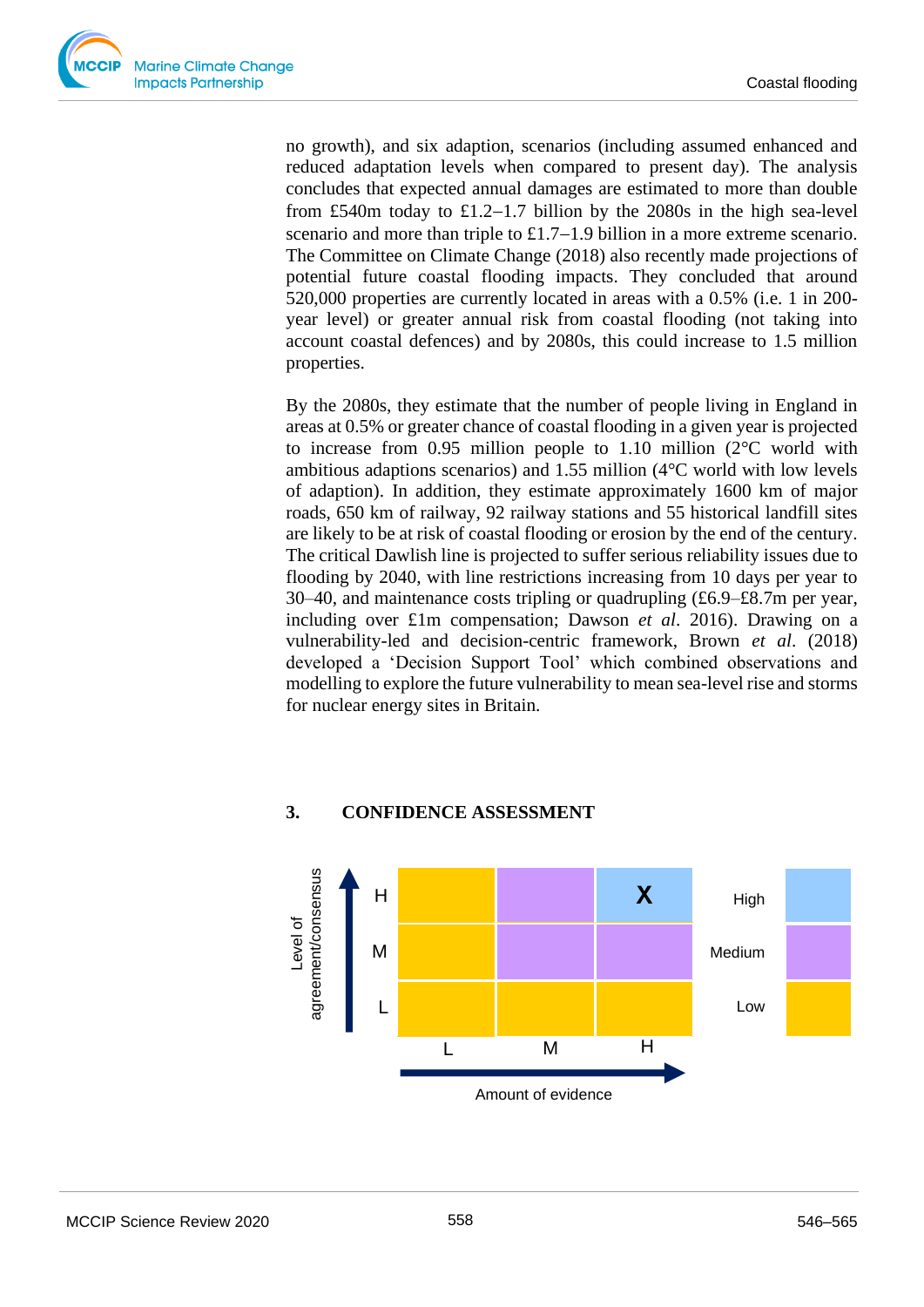



Confidence in what is already happening with coastal flooding has increased from 'low' (Lowe, 2006) to 'high' (Donovan *et al*., 2013), over the duration of the MCCIP report cards. It remains 'high' here as there is a high level of consensus that: (1) extreme water levels are rising, (2) that to date we managed this sufficiently to contain growth in flood risk, and (3) nonetheless losses in a major event – above defence design standards − are growing. Confidence in what could happened in the future remains the same as previous, 'medium' (Donovan *et al*., 2013). While it is very likely extreme water levels will increase in frequency with mean sea-level rise, possible changes in the wave- and storm surge-climate remain uncertain and there is considerable uncertainty in how flood pathways and receptors will change in the future.

## **4. KEY CHALLENGES AND EMERGING ISSUES**

#### **4.1 Top three challenges**

- 1. A more-complete assessment of future changes in the wave- and storm surge-climate, based on improved atmospheric models, is required to improve understanding of natural variability and better isolate possible long-term trends.
- 2. A better and more-accurate analysis of historical storm events and their impacts is required, which will lead to improved understanding of natural variability, which would allow trends due to climate change to be isolated.
- 3. A better understanding of expected annual damages and event losses due to coastal sources, historically, today and into the future is also required to inform the national threat level.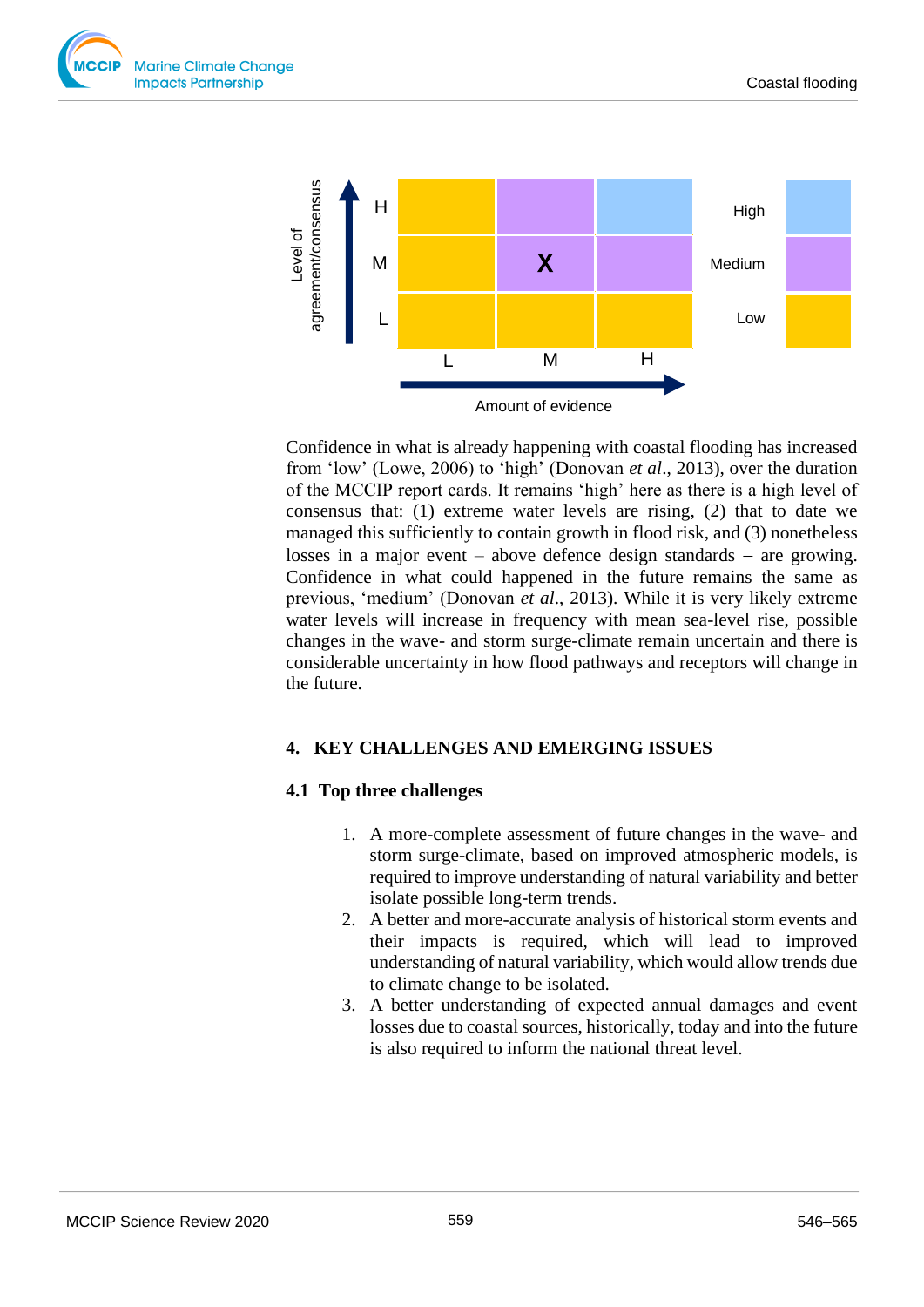

#### **4.2 Top three emerging issues**

- 1. An emerging issue is the increased realisation that it is unrealistic to promote a 'hold the line' policy for much of the coastline. The Committee on Climate Change (2018) recently highlighted that 1460 km of coastline designated as 'hold the line' to the end of the century, achieves a much lower benefit-cost ratio than the flood and coastal erosion risk management interventions that are government-funded today. On this basis therefore, funding for these locations is unlikely and realistic plans to adapt to the inevitability of change are needed now. This raises the fundamental questions of how to: (i) plan our future shoreline on the open coast and along estuaries, and (ii) deliver practical portfolios of adaptation options that are technically feasible, balance costs and benefits, can attract appropriate finance, and are socially acceptable.
- 2. Another emerging issue is the increased realisation that there are major barriers to implementing the policy of 'managed realignment' or 'no active intervention' in Shoreline Management Plans (SMPs). For example, many historical coastal landfill sites for waste are located in low-lying coastal areas (Brand *et al*., 2017) and where landfills are present, the shoreline is usually defended to protect the environment and people from hazards that may be realised if the landfill is flooded or eroded. Therefore, coastal landfill sites need to be projected, but this may be at odds with SMPs that recommend 'managed realignment' or 'no active intervention' (Beaven *et al*., 2018).
- 3. A further emerging issue has been the selection of adaptation pathways to manage growing coastal flooding with climate change, which has embraced uncertainty in future changes. The adaptive pathways approach for managing flooding risk, introduced in the Thames Estuary 2100 project for London, has gained recognition and could be applied much more widely.

#### **REFERENCES**

- BBC (2014) 250 evacuated over Aberystwyth flood fear. BBC News, http://www.bbc.co.uk/news/ukwales-25626256
- Beaven, R.P., Nicholls, R., Haigh, I.D., Kebede, A.S., Watts, J. and Stringfellow, A. (2018) *Coastal Landfill and Shoreline Management: Implications for coastal adaptation infrastructure.* Case Study: Lyme Regis, University of Southampton Report.
- Brand, J.H., Spencer, K.L., O'Shea, F.T. and Lindsay, J.E. (2017) [Potential pollution risks of historic](https://doi.org/10.1002/wat2.1264)  [landfills on low‐lying coasts and estuaries.](https://doi.org/10.1002/wat2.1264) *WIREs Water*, **5**, e1264, doi:10.1002/wat2.1264
- Brisley, R., Wylde, R., Lamb, R., Cooper, J., Sayers, P. and Hall, J. (2016) Techniques for valuing adaptive capacity in flood risk management. *Proceedings of the ICE* <sup>−</sup> *Water Management*, doi: http://dx.doi.org/10.1680/jwama.14.00070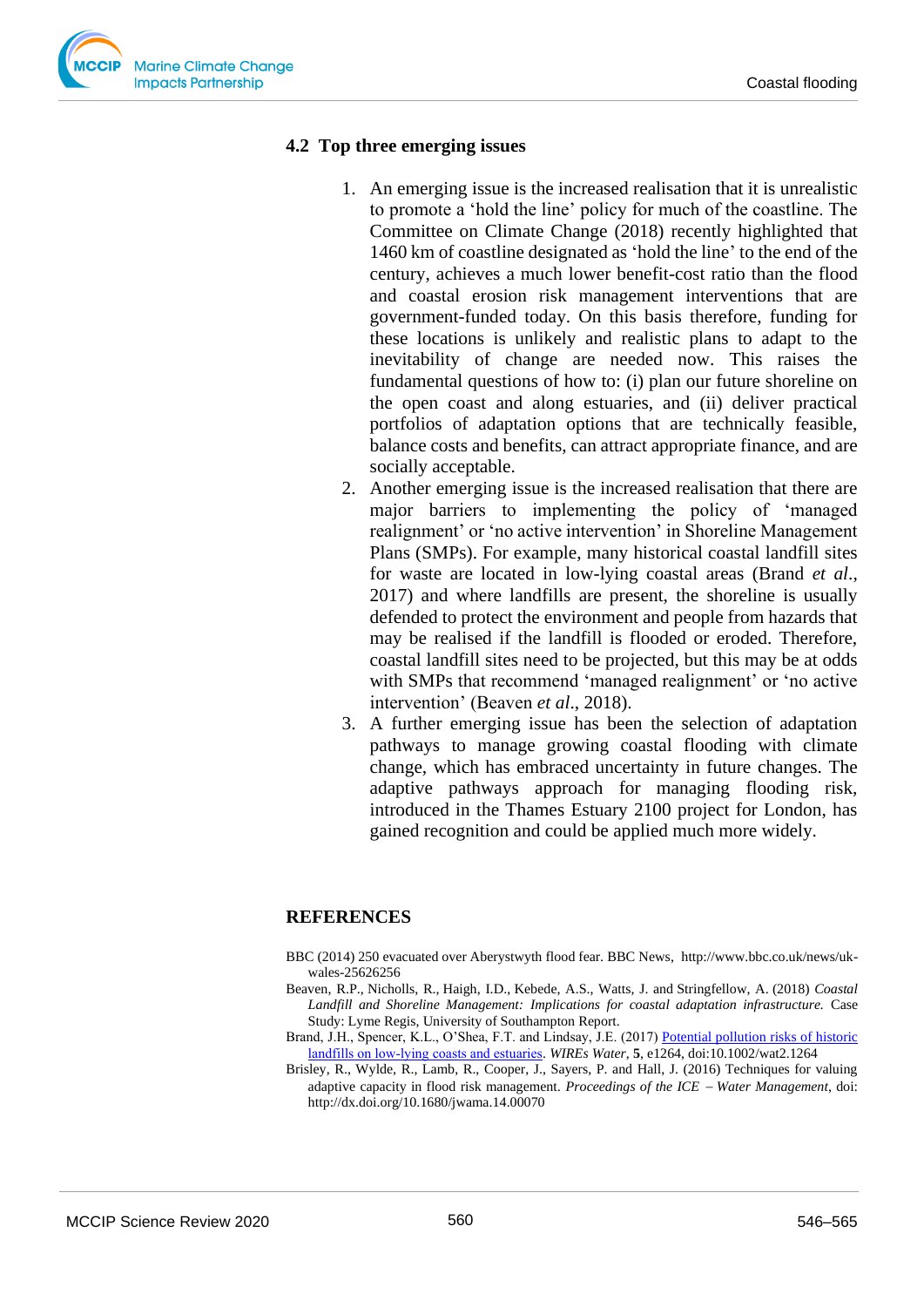- Brown, J.M., Prime, T., Phelps, J.J.C., Barkwith, A., Hurst, M.D., Ellis, M.A., Masselink, G. and Plater, A.J. (2016a) [Spatio-temporal variability in the tipping points of a coastal defence.](http://nora.nerc.ac.uk/id/eprint/513282/) *Journal of Coastal Research*, **SI**:75. 1042−1046, [https://doi.org/10.2112/SI75-209.1.](https://doi.org/10.2112/SI75-209.1)
- Brown, J.M. Phelps, J.J.C., Barkwith, A., Hurst, M.D., Ellis, M.A., Plater, A.J. (2016b). The effectiveness of beach mega-nourishment, assessed over three management epochs. *Journal of Environmental Management*, **184**(2), 400–408, [https://doi.org/10.1016/j.jenvman.2016.09.090.](https://doi.org/10.1016/j.jenvman.2016.09.090)
- Brown, J.M., Morrissey, K.; Knight,P., Prime, T.D., Almeida, L.P., Masselink, G.; Bird, C.O., Dodds, D.; Plater, A.J., (2018). A coastal vulnerability assessment for planning climate resilient infrastructure, *Ocean & Coastal Management*, 163. 101–112, https://doi.org/10.1016/j.ocecoaman.2018.06.007
- Cabinet Office (2015) *National Risk Register of Civil Emergencies*, [https://www.gov.uk/government/uploads/system/uploads/attachment\\_data/file/419549/20150331\\_](https://www.gov.uk/government/uploads/system/uploads/attachment_data/file/419549/20150331_2015-NRR-WA_Final.pdf) [2015-NRR-WA\\_Final.pdf](https://www.gov.uk/government/uploads/system/uploads/attachment_data/file/419549/20150331_2015-NRR-WA_Final.pdf)
- Church, J. A., Clark, P. U., Cazenave, A., Gregory, J. M., Jevrejeva, S., Levermann, A., Merrifield, M. A., Milne, G. A., Nerem, R. S., Nunn, P. D., Payne, A. J., Pfeffer, W. T., Stammer, D. and Unnikrishnan, A. S. (2013) Sea Level Change. *Climate Change 2013: The Physical Science Basis*. Contribution of Working Group I to the Fifth Assessment Report of the Intergovernmental Panel on Climate Change, [Stocker, T. F., Qin, D., Plattner, G.-K., Tignor, M., Allen, S. K., Boschung, J., Nauels, A., Xia, Y., Bex, V. and Midgley, P. M. (eds).], Cambridge University Press, Cambridge, UK and New York, NY, USA.
- Committee on Climate Change (2018) Managing the coast in a changing climate, [https://www.theccc.org.uk/wp-content/uploads/2018/10/Managing-the-coast-in-a-changing](https://www.theccc.org.uk/wp-content/uploads/2018/10/Managing-the-coast-in-a-changing-climate-October-2018.pdf)[climate-October-2018.pdf](https://www.theccc.org.uk/wp-content/uploads/2018/10/Managing-the-coast-in-a-changing-climate-October-2018.pdf)
- Dawson, D., Shaw, J. and Gehrels, W. R. (2016) Sea-level rise impacts on transport infrastructure: The notorious case of the coastal railway line at Dawlish, England. *Journal of Transport Geography*, **51**, 97–109, <http://dx.doi.org/10.1016/j.jtrangeo.2015.11.009>
- DeConto, R.M and Pollard, D. (2016) Contribution of Antarctica to past and future sea-level rise, *Nature,* **531**, 591–597.
- Dissanayake, P. Brown, J., Wisse, P. and Karunarathna, H. (2015) Comparison of storm cluster vs isolated event impacts on beach/dune morphodynamics. *Estuarine, Coastal and Shelf Science*, **164**, 301−312, https://doi.org/10.1016/j.ecss.2015.07.040
- Donovan, B., Horsburgh, K., Ball, T. and Westbrook, G. (2013) Impacts of climate change on coastal flooding. *MCCIP Science Review 2013*, 211−218, doi:10.14465/2013.arc22.211-218
- Dornbusch, U. (2017) Design requirement for mixed sand and gravel beach defences under scenarios of sea level rise. *Coastal Engineering*, **124**, 12–24, https://doi.org/10.1016/j.coastaleng.2017.03.006
- Edwards, T. (2017) *Future of the Sea: Current and future impacts of sea level rise on the UK*, Foresight, Government Office for Science,
	- [https://assets.publishing.service.gov.uk/government/uploads/system/uploads/attachment\\_data/file/](https://assets.publishing.service.gov.uk/government/uploads/system/uploads/attachment_data/file/663885/Future_of_the_sea_-_sea_level_rise.pdf) 663885/Future of the sea - sea level rise.pdf
- Environment Agency (2012) *Thames Estuary 2100 Plan: Managing flood risk through London and the Thames estuary*,

[https://assets.publishing.service.gov.uk/government/uploads/system/uploads/attachment\\_data/file/](https://assets.publishing.service.gov.uk/government/uploads/system/uploads/attachment_data/file/322061/LIT7540_43858f.pdf) [322061/LIT7540\\_43858f.pdf](https://assets.publishing.service.gov.uk/government/uploads/system/uploads/attachment_data/file/322061/LIT7540_43858f.pdf)

Environment Agency (2014) *Flood and Coastal Erosion Risk Management. Long-term Investment Scenarios*,

[https://assets.publishing.service.gov.uk/government/uploads/system/uploads/attachment\\_data/file/](https://assets.publishing.service.gov.uk/government/uploads/system/uploads/attachment_data/file/381939/FCRM_Long_term_investment_scenarios.pdf) [381939/FCRM\\_Long\\_term\\_investment\\_scenarios.pdf](https://assets.publishing.service.gov.uk/government/uploads/system/uploads/attachment_data/file/381939/FCRM_Long_term_investment_scenarios.pdf)

- Environment Agency (2016) *The Costs and Impacts of the Winter 2013 to 2014 Floods*, Non-Technical Report, SC140025/R2, [http://evidence.environmentagency.gov.uk/FCERM/Libraries/FCERM\\_Project\\_Documents/Costs](http://evidence.environmentagency.gov.uk/FCERM/Libraries/FCERM_Project_Documents/Costs_and_impacts_of_winter_2013_to_2014_floods_-_Non-tech_report.sflb.ashx) and impacts of winter 2013 to 2014 floods - Non-tech report.sflb.ashx
- Evans, E., Ashley, R., Hall, J., Penning-Rowsell, E., Saul, A., Sayers, P., Thorne, C. and Watkinson, A. (2004a) *Foresight. Future Flooding. Scientific Summary: Volume I* <sup>−</sup> *Future risks and their drivers.* Office of Science and Technology, London.
- Evans, E., Ashley, R., Hall, J., Penning-Rowsell, E., Sayers, P., Thorne, C. and Watkinson, A. (2004b) *Foresight. Future Flooding. Scientific Summary: Volume 2 – Managing future risks*. Office of Science and Technology, London.
- EurOtop (2018) *Manual on Wave Overtopping of Sea Defences and Related Structures*. An overtopping manual largely based on European research, but for worldwide application, [http://www.overtopping-manual.com/assets/downloads/EurOtop\\_II\\_2018\\_Final\\_version.pdf](http://www.overtopping-manual.com/assets/downloads/EurOtop_II_2018_Final_version.pdf)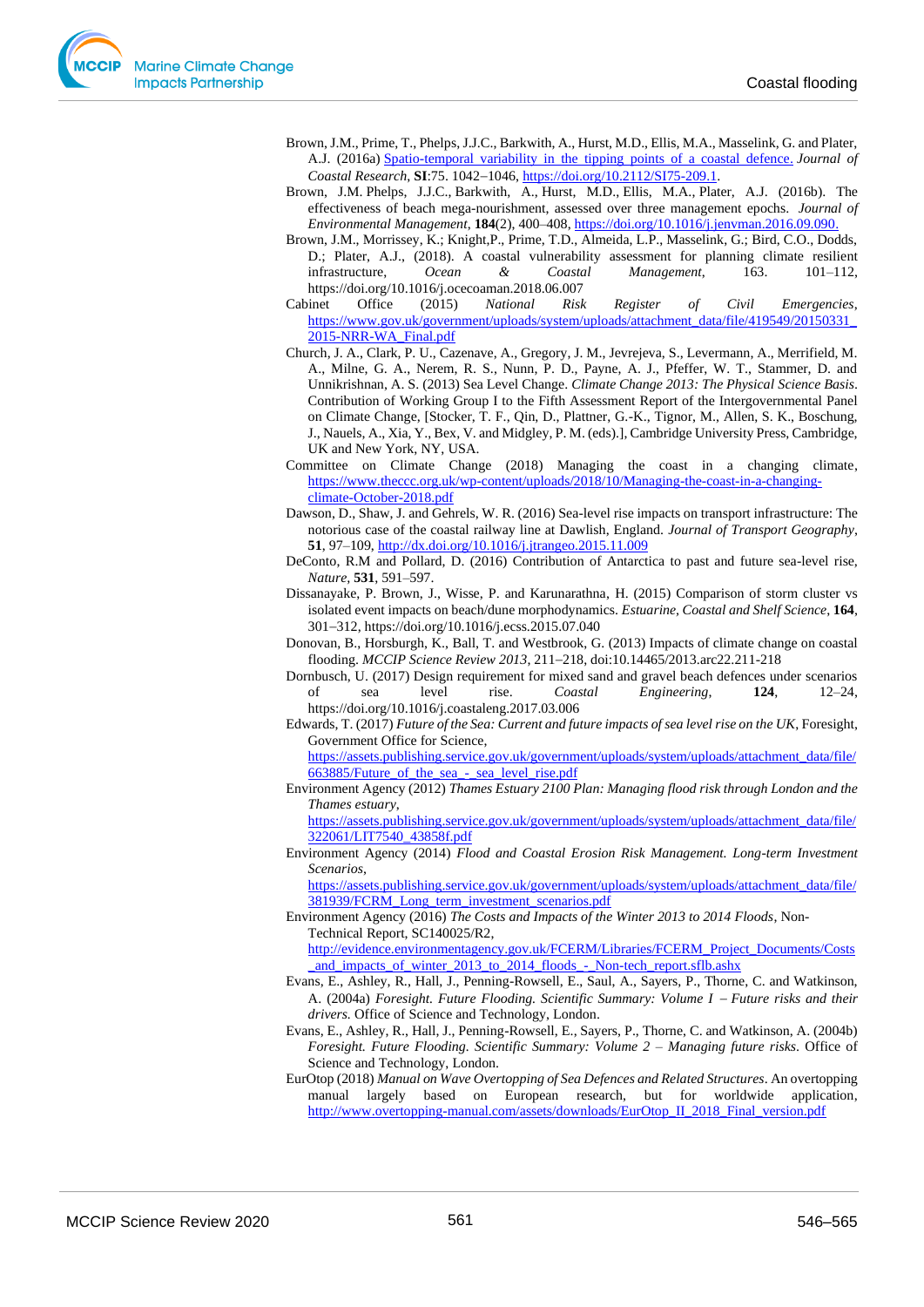Flather, R.A. (2000) Existing operational oceanography. *Coastal Engineering*, **41**, 13-40. [http://dx.doi.org/10.1016/S0378-3839\(00\)00025-9](http://dx.doi.org/10.1016/S0378-3839(00)00025-9)

Gilbert, S. and Horner, R. (1986) *The Thames Barrier*, Thomas Telford Ltd, 216pp.

- Gönnert, G., Dube, S.K., Murty, T.S. and Siefert, W. (2001) *Global Storm Surges: Theory Observation and Applications*. Heide in Holstein: Westholsteinische Verlagsanstalt Boyens & Co, 623 pp.
- Goodwin, P., Brown, S., Haigh, I.D., Nicholls, R.J., Matter, J.M. (2018) Adjusting Mitigation Pathways to stabilize climate at 1.5 and 2.0 °C rise in global temperatures to year 2300. *Earth's Future*, **6**(3), 601−615, https://doi.org/10.1002/2017EF000732
- Haasnoot, M., Kwakkel<sup>,</sup> J.H., Walker, W.E. and ter Maat, J. (2013) Dynamic adaptive policy pathways: A method for crafting robust decisions for a deeply uncertain world. *Global Environmental Change*, **23** (2), 485–498, [http://dx.doi.org/10.1016/j.gloenvcha.2012.12.006.](http://dx.doi.org/10.1016/j.gloenvcha.2012.12.006)
- Haasnoot, M., Brown, S., Scussolini, P. Jimenez, J. Vafeidis, T.A. and Nicholls, R. (2019) Generic adaptation pathways for coastal archetypes under uncertain sea-level rise. *Environmental Research Communications.* https://doi.org/10.1088/2515-7620/ab1871.
- Haigh, I.D., and Nicholls, R.J. (2017) Coastal Flooding. *MCCIP Science Review 2017*, pp. 98−104, doi:10.14465/2017. arc10.009-cof,

[http://www.mccip.org.uk/media/1769/2017arc\\_sciencereview\\_009\\_cof.pdf.](http://www.mccip.org.uk/media/1769/2017arc_sciencereview_009_cof.pdf)

- Haigh, I.D, Nicholls, R.J and Wells, N.C. (2010) Assessing changes in extreme sea levels: application to the English Channel, 1900–2006. *Continental Shelf Research*, **30**, 1042–1055, <http://dx.doi.org/10.1016/j.csr.2010.02.002>
- Haigh, I.D., Eliot, M. and Pattiaratchi, C. (2011) Global influences of the 18.6-year nodal cycle and quasi-4.4 year cycle on high tidal levels. *Journal of Geophysical Research*, **116**, C06025, do[i:10.1029/2010JC006645](http://dx.doi.org/10.1029/2010JC006645)
- Haigh, I.D., Wadey, M.P., Gallo, S.L, Loehr, H., Nicholls, R.J., Horsburgh, K., Brown, J.M and Bradshaw, E. (2015) A user-friendly database of coastal flooding in the United Kingdom 1915– 2014. *Scientific Data,* **2**, 150021, doi:10.1038/sdata.2015.21
- Haigh, I.D., Wadey, M.P., Wahl, T., Brown, J.M, Horsburgh, K. and Nicholls, R.J. (2016) Spatial footprint and temporal clustering analysis of extreme sea level and storm surge events around the coastline of the UK. *Scientific Data*, **3**, 160107.
- Haigh, I.D., Ozsoy, O., Wadey, M.P., Nicholls, R.J., Gallop, S.L., Wahl, T. and Brown, J.M. (2017) An improved database of coastal flooding in the United Kingdom from 1915 to 2016. *Scientific Data*, **4**, 170100.
- Haigh et al. (2020). The Tides They Are a-Changin': A comprehensive review of past and future nonastronomical changes in tides, their driving mechanisms and future implications. Reviews of Geophysics, https://doi.org/10.1029/2018RG000636
- Hallegatte, S, Green, C., Nicholls, R.J., Corfee-Morlot, J. **(**2013) Future flood loses in major coastal cities, Nature Climate Change, **3**, 802-806.
- Hawkes, P.J., Gouldby, B.P., Tawn, J.A. and Owen, M.W. (2002) The joint probability of waves and water levels in coastal engineering design. *Journal of Hydraulic Research*, **40**(3), 241–251, doi: 10.1080/00221680209499940
- Hawkes, P.J. (2005) *Use of Joint Probability Methods in Flood Management: A Guide to Best Practice,* Flood and Coastal Defence R&D Programme, HR Wallingford.
- Hendry, A., Haigh I.D., Nicholls R.J., Winter, H., Neal, R., Wahl T., Joly-Laugel, A. and Darby, S.E. (2019) Assessing the Characteristics and drivers of Compound Flooding Events around the UK Coast, *Hydrology and Earth System Sciences*, 23, 3117–3139.
- Horsburgh, K. and Horritt, M. (2006) The Bristol Channel floods of 1607 reconstruction and analysis. *Weather*, **61**, 272–277.
- Horsburgh, K., Rennie, A. and Palmer, M. (2020) Impacts of climate change on sea-level rise relevant to coastal and marine environment around the UK. *MCCIP Science Review,* 116–131
- Horton, B.P., Rahmstorf, S., Engelhart, S.E. and Kemp, A.C. (2014) Expert assessment of sea-level rise by AD 2100 and AD 2300, *Quaternary Science Reviews*, **84**, 1-6.
- Hosking, A. (2006) *Shoreline Management Plan Guidance Volume 1: Aims and requirements*, Defra report.
- Huntingford, C., Marsh, T.J., Scaife, A.A., Kendon, E.J., Hannaford, J. *et al*. (2014) Potential influences on the United Kingdom's floods of winter 2013/14. *Nature Climate Change*, **4,** 769–777.
- Hurrell, J.W. (1995) Decadal Trends in the North Atlantic Oscillation: Regional Temperatures and Precipitation. *Science,* **269**, 676 (1995), doi: 10.1126/science.269.5224.676
- Jackson, L. and Devadason, C.A. (2019) *Climate Change, Flooding and Mental Health*. Report from the Secretariat of the Rockefeller Foundation Economic Council on Planetary Health. [https://www.planetaryhealth.ox.ac.uk/wp-content/uploads/sites/7/2019/04/Climate-Change-](https://www.planetaryhealth.ox.ac.uk/wp-content/uploads/sites/7/2019/04/Climate-Change-Flooding-and-Mental-Health-2019.pdf)[Flooding-and-Mental-Health-2019.pdf](https://www.planetaryhealth.ox.ac.uk/wp-content/uploads/sites/7/2019/04/Climate-Change-Flooding-and-Mental-Health-2019.pdf)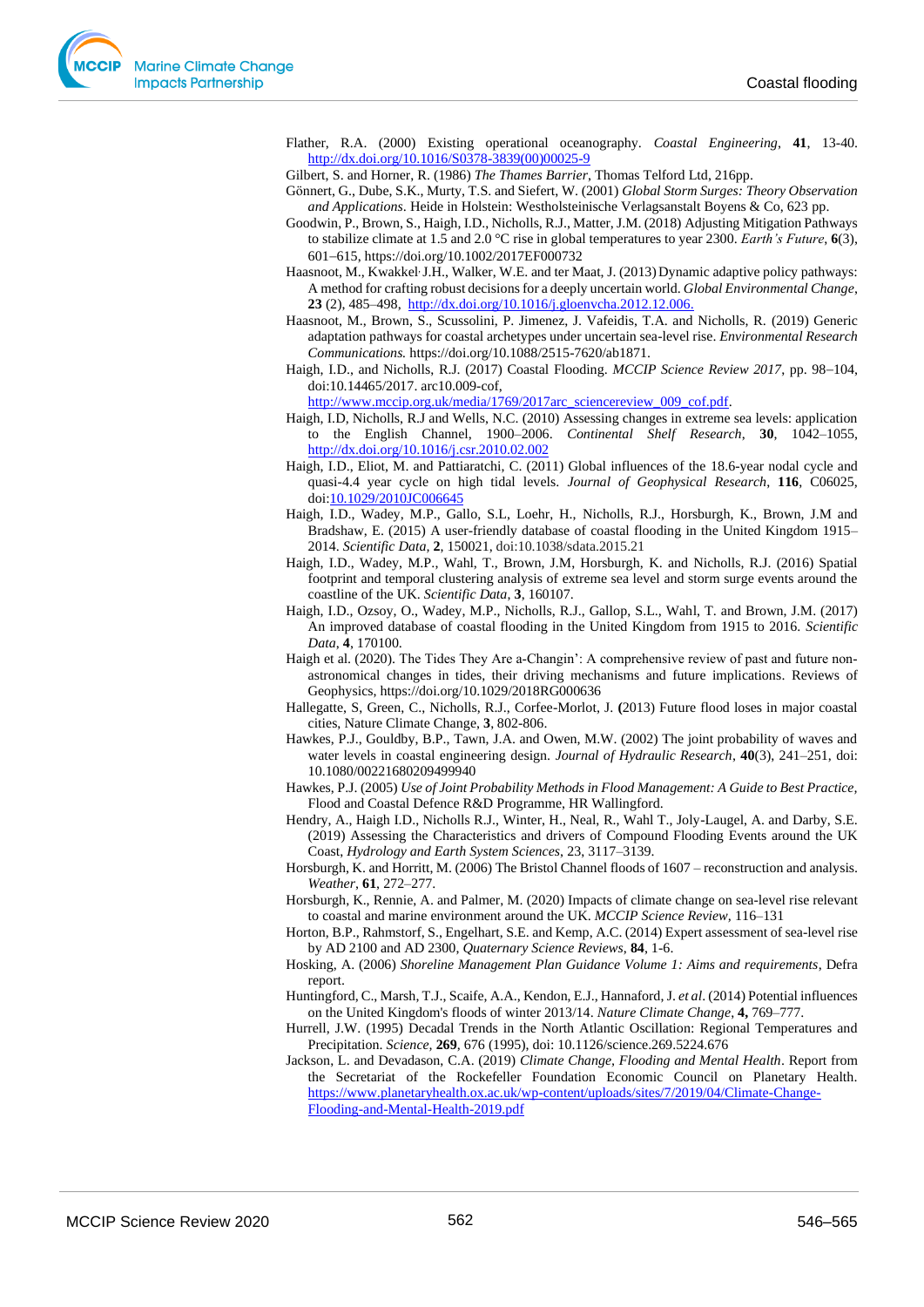Kendon, M. and McCarthy, M. (2015) The UK's wet and stormy winter of 2013/14. *Weather*, **70** (2), 40-47, doi:10.1002/wea.2465

- Le Pard, G. (1999) The great storm of 1824. *Proceedings of Dorset Natural History and Archaeological Society*, **121**, 23–36.
- Lewis, M., Horsburgh, K., Bates, P. and Smith, R. (2011) Quantifying the uncertainty in future coastal flood risk estimates for the UK. *Journal of Coastal Research*, **27**(5), 870−881.
- Lewis, M.J., Palmer, T., Hashemi, R., Robins, P., Saulter, A., Brown, J., Lewis, H. and Neill, S. (2019) Wave-tide interaction modulates nearshore wave height. *Ocean Dynamics*, 1–18.
- Lowe, J. (2006) Impacts of climate change on coastal flooding in Marine Climate Change Impacts Annual Report Card 2006. [Buckley, P.J., Dye, S.R. and Baxter, J.M. (eds.)], *Online Summary Reports*, MCCIP, Lowestoft[, www.mccip.ork.uk](http://www.mccip.ork.uk/)
- Lyddon, C., Brown, J.M, Leonardi, N. and Plater, A.J. (2018a) [Flood hazard assessment for a hyper](http://nora.nerc.ac.uk/id/eprint/519550/)[tidal estuary as a function of tide-surge-morphology interaction.](http://nora.nerc.ac.uk/id/eprint/519550/) *Estuaries and Coasts*, **41**(6). 1565−1586, <https://doi.org/10.1007/s12237-018-0384-9>
- Lyddon, C., Brown, J.M., Leonardi, N. and Plater, A.J. (2018b) [Uncertainty in estuarine extreme water](http://nora.nerc.ac.uk/id/eprint/521970/)  [level predictions due to surge-tide interaction.](http://nora.nerc.ac.uk/id/eprint/521970/) *PLoS ONE*, **13**(10), e0206200. [https://doi.org/10.1371/journal.pone.0206200.](https://doi.org/10.1371/journal.pone.0206200)
- Marcos, M., Calafat, F.M., Berihuete, Á. and Dangendorf, S. (2015) Long-term variations in global sea level extremes. *Journal of Geophysical Research: Oceans*, **120**, 8115–8134, doi: [10.1002/2015JC011173.](http://dx.doi.org/10.1002/2015JC011173)
- Mawdsley, R.J., Haigh, I.D. and Wells, N.C. (2015) Global secular changes in different tidal high water, low water and range levels. *Earth Future,* **3**, 66–81, doi:10.1002/2014EF000282
- Mawdsley, R.J. and Haigh, I.D. (2016) Spatial and Temporal Variability and Long-Term Trends in Skew Surges Globally. *Frontiers in Marine Science*, **3**, 277, <http://dx.doi.org/10.3389/fmars.2016.00029>
- McGahey, C. and Sayers, P.B (2008) Long term planning robust strategic decision making in the face of gross uncertainty. In: *FLOODrisk 2008*, 30 September −2 October 2008, Keble College, Oxford, UK.
- McRobie, A., Spencer, T. and Gerritsen, H. (2005) The big flood: north sea storm surge. *Philosophical Transaction of the Royal Society* A, **363**, 1263–1270, doi: 10.1098/rsta.2005.1567
- Mengel, M. Nauels, A., Rogeli, J. and Schleussner, C-F. (2018) Committed sea-level rise under the Paris Agreement and the legacy of delayed mitigation action *Nature Communications*, **9**, 601.
- Mooyaart, L.F. and Jonkman, S.N. (2017). Overview and Design Considerations of Storm Surge Barriers. *Journal of Waterway, Port, Coastal, and Ocean Engineering*, **143**(2).
- National Trust (2015) *Shifting Shores*, [https://www.nationaltrust.org.uk/documents/shifting-shores](https://www.nationaltrust.org.uk/documents/shifting-shores-report-2015.pdf)[report-2015.pdf](https://www.nationaltrust.org.uk/documents/shifting-shores-report-2015.pdf)
- Nicholls, R.J., Townend, I.H., Bradbury, A., Ramsbottom, D. and Day, S. (2013) [Planning for long](https://eprints.soton.ac.uk/cgi/eprintbypureuuid?uuid=6bb3eeea-6a1f-4f09-9c93-9bb00919925d)[term coastal change: experiences from England and Wales.](https://eprints.soton.ac.uk/cgi/eprintbypureuuid?uuid=6bb3eeea-6a1f-4f09-9c93-9bb00919925d) *Ocean Engineering*, **71**, 3−16, doi: 10.1016/j.oceaneng.2013.01.02
- Nicholls, R.J., Brown, S., Goodwin, P., Wahl, T., Lowe, J, Solan, M., Godbold, J., Haigh, I.D., Lincke, D., Hinkel, J., Wolff, C. and Merkens, J-L. (2018) Stabilisation of global temperature at 1.5°C and 2.0°C: Implications for coastal areas. *Philosophical Transactions of The Royal Society A*, **376**(2119), 20160448.
- Palmer, M., Howard, T., Tinker, J., Lowe. J., Bricheno, L., Calvert, D., Edwards, T., Gregory, J., Harris, G., Krijnen, J., Pickering, M., Roberts, C. and Wolf, J. (2018) UKCP18 *Marine Report*, [https://www.metoffice.gov.uk/pub/data/weather/uk/ukcp18/science-reports/UKCP18-Marine](https://www.metoffice.gov.uk/pub/data/weather/uk/ukcp18/science-reports/UKCP18-Marine-report.pdf)[report.pdf](https://www.metoffice.gov.uk/pub/data/weather/uk/ukcp18/science-reports/UKCP18-Marine-report.pdf)
- Pelling, H. and Green, J.A.M. (2013a) Sea-level rise, tidal power, and tides in the Bay of Fundy. *Journal of Geophysical Research*, **118**, 1–11, doi:10.1002/JGRC.20221
- Pelling, H.E., Green, J.A.M. and Ward S.L. (2013b). Modelling tides and sea-level rise: To flood or not to flood. *Ocean Modell*ing **63**, 21–29, doi:10.1016/j.ocemod.2012.12.004
- Penning-Rowsell, E.C. (2015) A realistic assessment of fluvial and coastal flood risk in England and Wales. *Transactions of the Institute of British Geographers*, **40**, 44–61.
- Phillips, B., Brown, J., Bidlot, J. and Plater, A. (2017) Role of beach morphology in wave overtopping hazard assessment. *Journal of Marine Science and Engineering*, **5**(1), 5010001, https://doi.org/10.3390/jmse5010001
- Pickering, M.D., Wells, N.C. Horsburgh, K.J. and Green, J.A.M. (2012) The impact of future sea-level rise on the European Shelf tides. *Continental Shelf Research*, **35**, 1–15, doi:10.1016/j.csr.2011.11.011
- Pickering, M.D., Horsburgh, K.J. Blundell, J.R. Hirschi, J.J.‐M. Nicholls, R.J. Verlaan, M. and Wells N.C. (2017) The impact of future sea‐level rise on the global tides. *Continental Shelf Research*, **142**, 50–68, doi:10.1016/j.csr.2017.02.004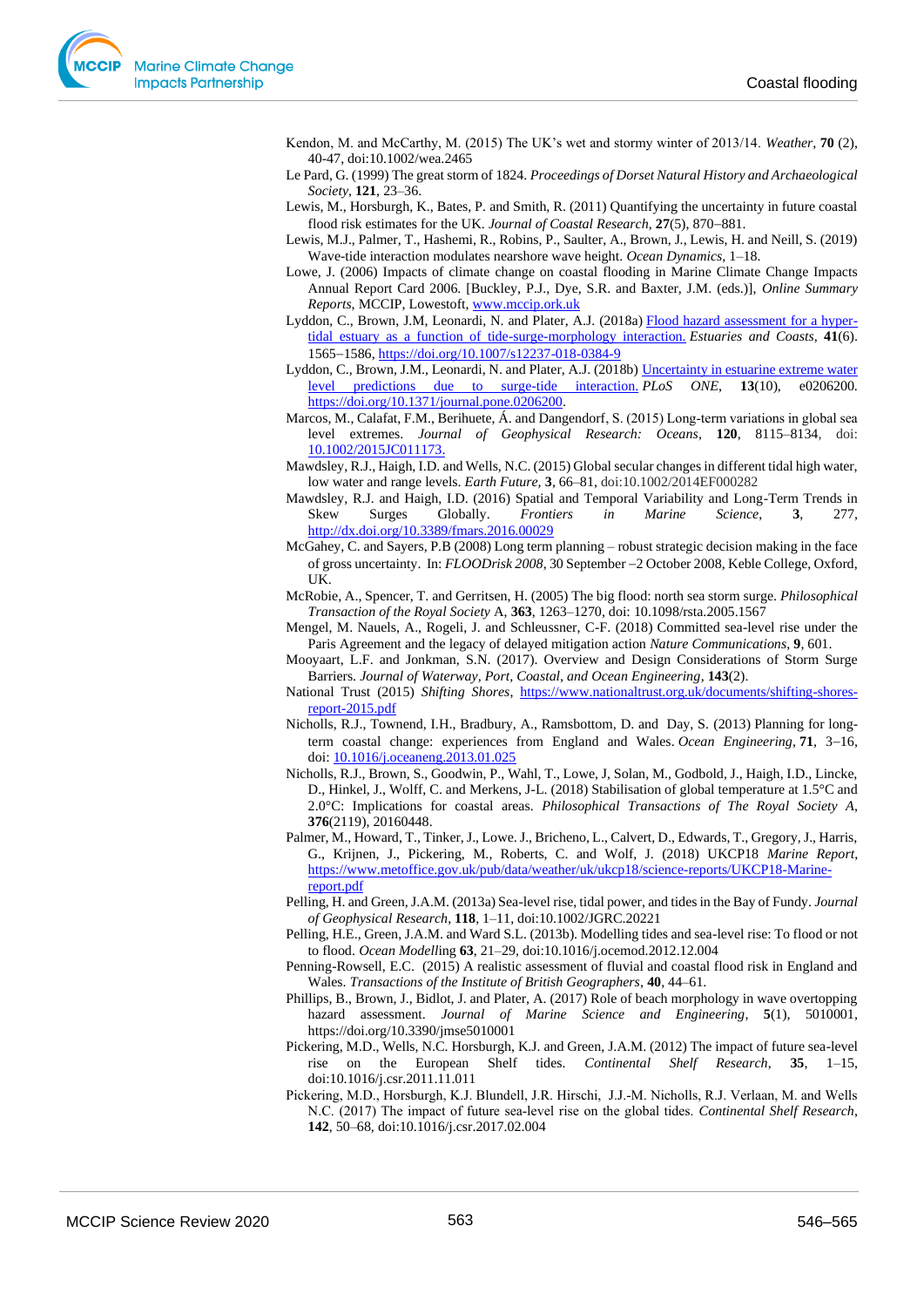- Pugh, D. and Woodworth, P. (2014). *Sea-Level Science: Understanding Tides, Surges, Tsunamis and Mean Sea-Level Changes*, Cambridge University Press.
- Ranger, N., Millner, A., Dietz, S, Fankhauser, S., Lopez, A. and Ruta, G. (2010) *Adaptation in the UK: A Decision-making Process*. Grantham Research Institute on Climate Change and the Environment and Center for Climate Change Economics and Policy, http://www.lse.ac.uk/GranthamInstitute/wp-content/uploads/2014/03/PB-Ranger-adaptation-UK.pdf
- RMS (2007) *1607 Bristol Channel Floods: 400-year Retrospective. Risk Management Solutions Report*, http://static.rms.com/email/ [1607\_htistol\_channel\_floods.pdf
- Robins, P.E. and Lewis, M.J. (2019) Changing Hydrology: A UK Perspective. In *Coasts and Estuaries,* Elsevier, pp. 611–617.
- Robins, P.E., Lewis, M.J., Freer, J., Cooper, D.M., Skinner, C.J. and Coulthard, T.J. (2018) Improving estuary models by reducing uncertainties associated with river flows. *Estuarine, Coastal and Shelf Science*, **207**, 63–73.
- Sayers, P.B., Hall, J.W. and Meadowcroft, I.C. (2002) Towards risk-based flood hazard management in the UK. *Civil Engineering*, **150**(5), 36–42.
- Sayers, P.B., Horritt, M. S., Penning-Rowsell, E., and Mckenzie, A. (2015) *Climate Change Risk Assessment 2017: Projections of future flood risk in the UK*. Sayers and Partners LLP report for the Committee on Climate Change, 125 pp, [https://www.theccc.org.uk/wp](https://www.theccc.org.uk/wp-content/uploads/2015/10/CCRA-Future-Flooding-Main-Report-Final-06Oct2015.pdf)[content/uploads/2015/10/CCRA-Future-Flooding-Main-Report-Final-06Oct2015.pdf](https://www.theccc.org.uk/wp-content/uploads/2015/10/CCRA-Future-Flooding-Main-Report-Final-06Oct2015.pdf)

Sayers, P.B., Horritt, M., Penning Rowsell, E., and Fieth, J. (2017) *Present and Future Flood Vulnerability, Risk and Disadvantage: A UK assessment.* A report for the Joseph Rowntree Foundation. Sayers and Partners LLP, [http://www.sayersandpartners.co.uk/uploads/6/2/0/9/6209349/sayers\\_2017\\_](http://www.sayersandpartners.co.uk/uploads/6/2/0/9/6209349/sayers_2017_-_present_and_future_flood_vulnerability_risk_and_disadvantage_-_final_report_-_uploaded_05june2017_printed_-_high_quality.pdf) present and future flood vulnerability risk and disadvantage - final report [\\_uploaded\\_05june2017\\_printed\\_-\\_high\\_quality.pdf](http://www.sayersandpartners.co.uk/uploads/6/2/0/9/6209349/sayers_2017_-_present_and_future_flood_vulnerability_risk_and_disadvantage_-_final_report_-_uploaded_05june2017_printed_-_high_quality.pdf)

- Schaeffer, M., Hare, W., Rahmstorf, S. and Vermeer, M. (2012) Long-term sea-level rise implied by 1.5 °C and 2 °C warming levels. *Nature Climate Change,* **2**, 867–87.
- Schindelegger, M., Green, J.A.M. Wilmes, S.-B. and Haigh I.D. (2018) Can we model the effect of observed sea level rise on tides? *Journal of Geophysical Research: Oceans,* **123**, doi:10.1029/2018JC013959
- Seneviratne, S. I. *et al*. (2012) A Special Report of Working Groups I and II of the Intergovernmental Panel on Climate Change (IPCC) [Field, C. B. *et al*. (eds)] Cambridge University Press, pp. 109– 230.
- Spencer, T., Brooks, S. M., Evans, B. R., Tempest, J. A. and Möller, I. (2015) Southern North Sea storm surge event of 5 December 2013: Water levels, waves and coastal impacts. *Earth Science Reviews* **146**, 120–145.
- Stevens, A.J., Clarke, D. and Nicholls, R.J. (2016) Trends in reported flooding in the UK: 1884-2013. *Hydrological Sciences*, **61**, 50-63, doi:10.1080/02626667.2014.950581
- Svensson, C. and Jones, D.A. (2002) Dependence between extreme sea surge, river flow and precipitation in eastern Britain. *International Journal of Climatology*, **22**(10), 1149–1168, doi: 10.1002/joc.794
- Svensson, C. and Jones, D. A. (2004) Dependence between sea surge, river flow and precipitation in south and west Britain. *Hydrology and Earth System Sciences Discussions European Geosciences Union*, **8**(5), 973–992.
- Thorne, C.R., Evans, E.P. and Penning-Roswell, E.C. (2007) *Future Flooding and Coastal Erosion Risks*, Thomas Telford.
- Thorne, C. (2014) Geographies of UK flooding in 2013/4. *The Geographical Journal*, **180**, 297–309, doi:10.1111/geoj.12122
- Wadey, M.P., Haigh, I.D. and Brown, J.M. (2014) A century of sea level data and the UK's 2013/14 storm surges: an assessment of extremes and clustering using the Newlyn tide gauge record. *Ocean Science*, **10**, 1031−1045, doi:10.5194/os-10-1031-2014
- Wadey, M., Haigh, I.D., Nicholls, R.J., Brown, J.M., Horsburgh, K., Carrol, B., Gallop, S L., Mason, T. and Bradshaw, E. (2015) A comparison of the 31 January–1 February 1953 and 5–6 December 2013 coastal flood events around the UK. *Frontiers in Marine Science*, **2**, 793, <http://dx.doi.org/10.3389/fmars.2015.00084>
- Wahl, T., Haigh, I.D., Nicholls, R.J., Arns, A., Dangendorf, S., Hinkel, J. and Slangen, A.B.A. (2017) Understanding extreme sea levels for broad-scale coastal impact and adaptation analysis. *Nature Communications*, 16075.
- Wahl, T., Ward, P.J. Winsemius, H.C. AghaKouchak, A. Bender J. Haigh, I.D. Jain, S. Leonard, M. Veldkamp, T.I.E. and Westra, S. (2018) Hydrologic compound events: unappreciated hazards, *Eos, Transactions American Geophysical Union*.